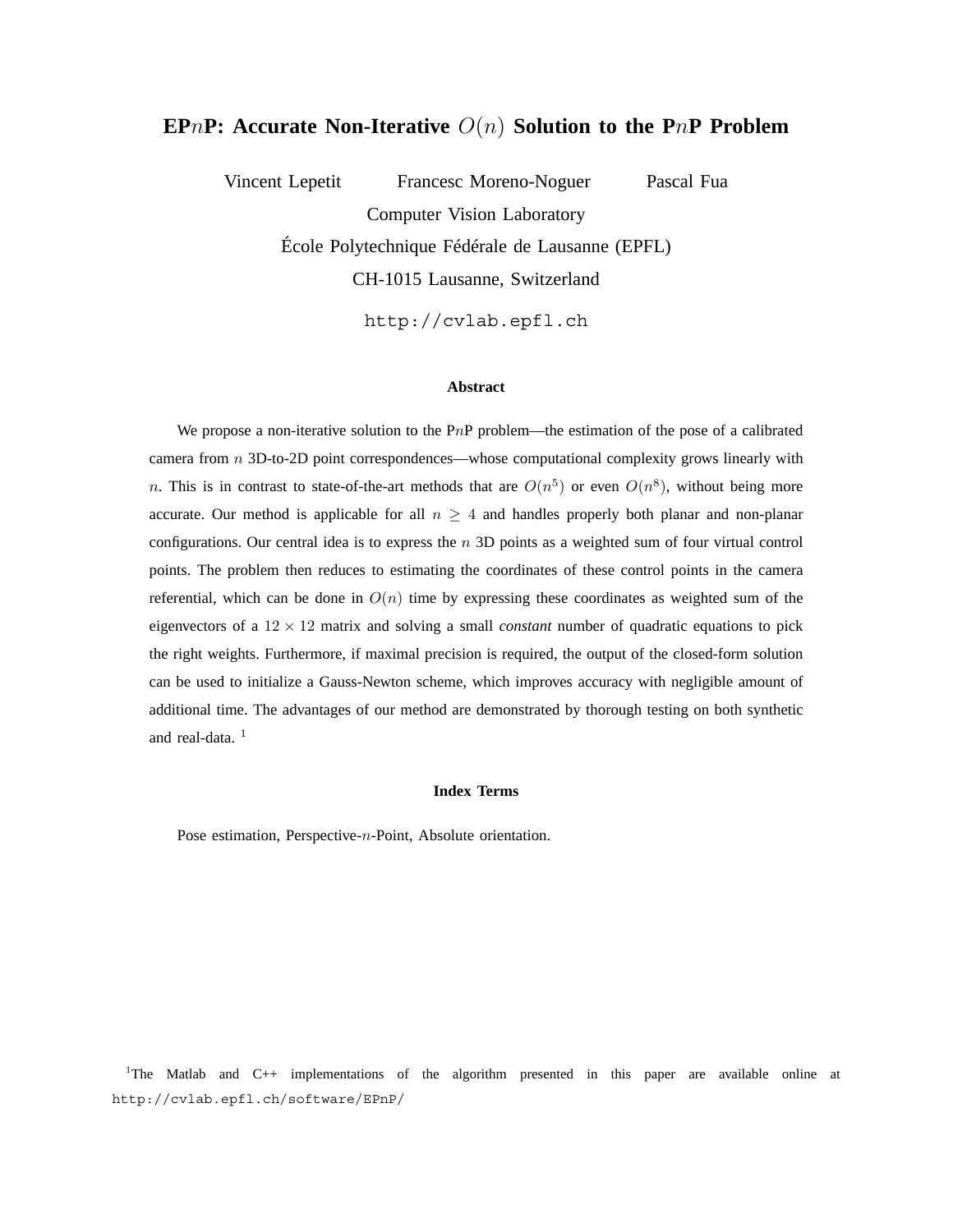

Fig. 1. Comparing the accuracy of our method against state-of-the-art ones. We use the boxplot representation: The blue boxes denote the first and third quartiles of the errors, the lines extending from each end of the box depict the statistical extent of the data, and the crosses indicate observations that fall out of it. **Top row.** Accuracy of non-iterative methods as a function of noise when using  $n = 6$  3D-to-2D correspondences: AD is the method of Ansar and Daniilidis [2]; Clamped DLT is the DLT algorithm after clamping the internal parameters with their known values; and EPnP is our method. **Bottom row.** Accuracy of iterative methods using  $n = 6$ : LHM is Lu *et al.*'s method [20] initialized with a weak perspective assumption; EPnP+LHM is Lu *et al.*'s algorithm initialized with the output of our algorithm; EPnP+GN, our method followed by a Gauss-Newton optimization.

#### I. INTRODUCTION

The aim of the Perspective-n-Point problem—PnP in short—is to determine the position and orientation of a camera given its intrinsic parameters and a set of  $n$  correspondences between 3D points and their 2D projections. It has many applications in Computer Vision, Robotics, Augmented Reality and has received much attention in both the Photogrammetry [21] and Computer Vision [12] communities. In particular, applications such as feature point-based camera tracking [27], [18] require dealing with hundreds of noisy feature points in real-time, which requires computationally efficient methods.

In this paper, we introduce a non-iterative solution with better accuracy and much lower com-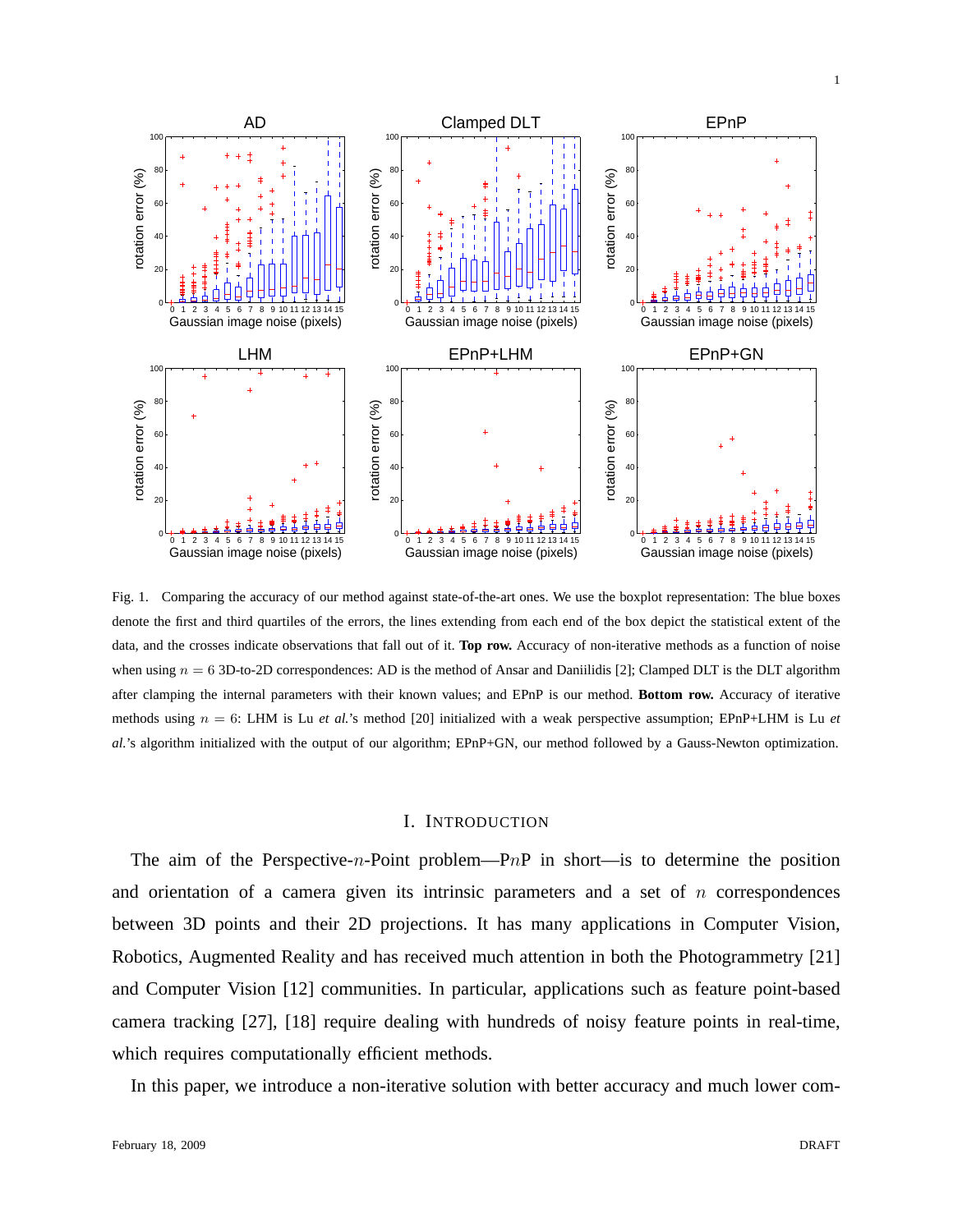putational complexity than non-iterative state-of-the-art methods, and much faster than iterative ones with little loss of accuracy. Our approach is  $O(n)$  for  $n \geq 4$  whereas all other methods we know of are either specialized for small fixed values of  $n$ , very sensitive to noise, or much slower. The specialized methods include those designed to solve the P3P problem [9], [24]. Among those that handle arbitrary values of  $n$  [8], [6], [13], [11], [24], [29], [7], [2], [9], the lowest-complexity one [7] is  $O(n^2)$  but has been shown to be unstable for noisy 2D locations [2]. This is currently addressed by algorithms that are  $O(n^5)$  [24] or even  $O(n^8)$  [2] for better accuracy whereas our  $O(n)$  approach achieves even better accuracy and reduced sensitivity to noise, as depicted by Fig. 1 in the  $n = 6$  case and demonstrated for larger values of n in the result section.

A natural alternative to non-iterative approaches are iterative ones [19], [5], [14], [17], [20] that rely on minimizing an appropriate criterion. They can deal with arbitrary numbers of correspondences and achieve excellent precision when they converge properly. In particular, Lu *et al.* [20] introduced a very accurate algorithm, which is fast in comparison with other iterative ones but slow compared to non-iterative methods. As shown in Fig. 1 and Fig. 2, our method achieves an accuracy that is almost as good, and is much faster and without requiring an initial estimate. This is significant because iterative methods are prone to failure if poorly initialized. For instance, Lu *et al.*'s approach relies on an initial estimation of the camera pose based on a weak-perspective assumption, which can lead to instabilities when the assumption is not satisfied. This happens when the points of the object are projected onto a small region on the side of the image and our solution performs more robustly under these circumstances. Furthermore, if maximal precision is required our output can be used to initialize Lu *et al.*'s, yielding both higher stability and faster convergence. Similarly, we can run a Gauss-Newton scheme that improves our closed-form solution to the point where it is as accurate as the one produced by Lu *et al.*'s method when it is initialized by our method. Remarkably, this can be done with only very little extra computation, which means that even with this extra step, our method remains much faster. In fact, the optimization is performed in constant time, and hence, the overall solution still remains  $O(n)$ .

Our central idea is to write the coordinates of the  $n$  3D points as a weighted sum of four virtual control points. This reduces the problem to estimating the coordinates of the control points in the camera referential, which can be done in  $O(n)$  time by expressing these coordinates as weighted sum of the eigenvectors of a  $12 \times 12$  matrix and solving a small *constant* number of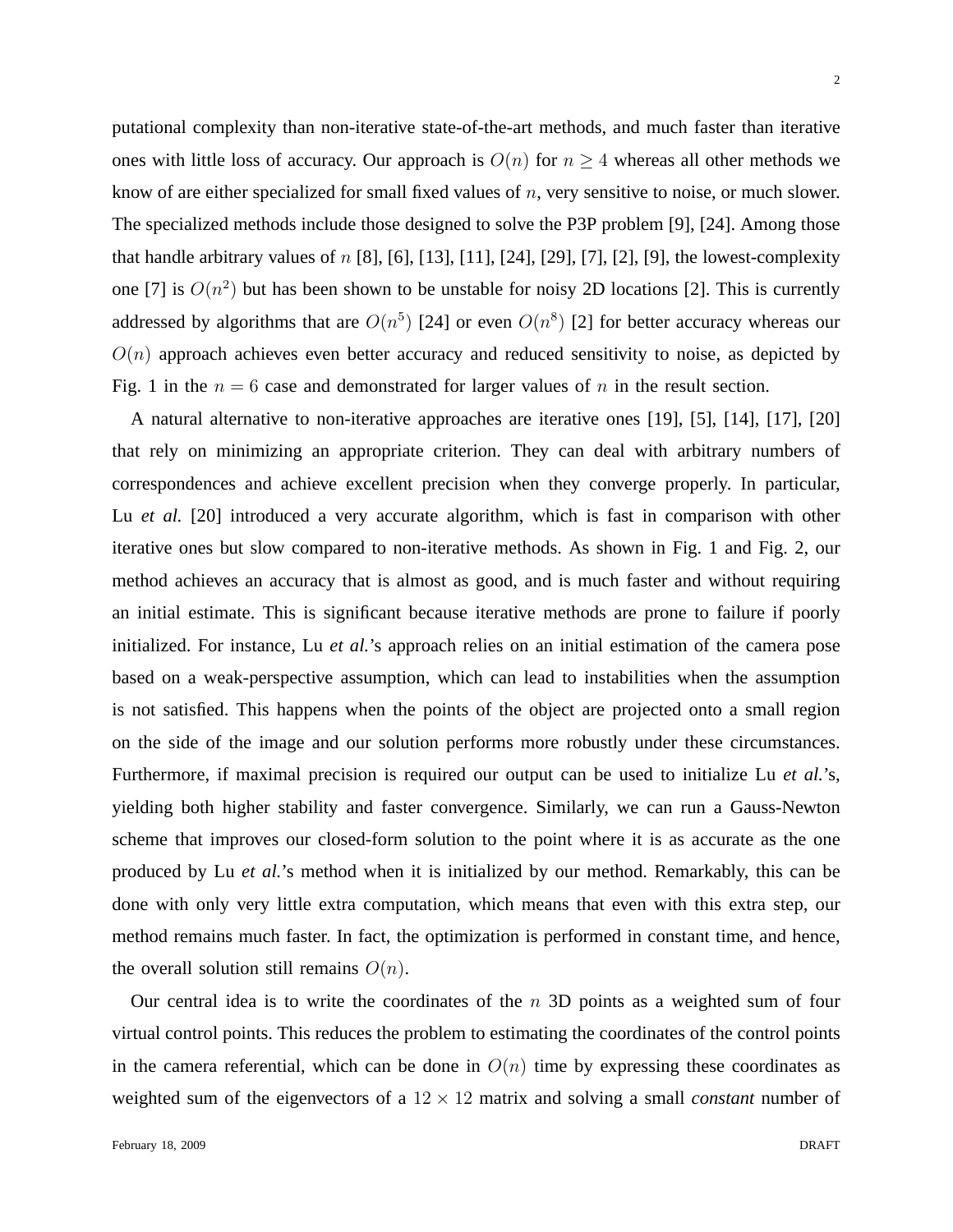

Fig. 2. Comparing computation times of our method against the state-of-the-art ones introduced in Fig. 1. The computation times of a MATLAB implementation on a standard PC, are plotted as a function of the number of correspondences. Our method is both more accurate—see Fig. 1—and faster than the other non-iterative ones, especially for large amounts of noise, and is almost as accurate as the iterative LHM. Furthermore, if maximal precision is required, the output of our algorithm can be used to initialize a Gauss-Newton optimization procedure which requires a negligible amount of additional time.

quadratic equations to pick the right weights. Our approach also extends to planar configurations, which cause problems for some methods as discussed in [23], [25], by using three control points instead of four.

In the remainder of the paper, we first discuss related work focusing on accuracy and computational complexity. We then introduce our new formulation and derive our system of linear and quadratic equations. Finally, we compare our method against the state-of-the-art ones using synthetic data and demonstrate it using real data. This paper is an expanded version of that in [22], where a final Gauss-Newton optimization is added to the original algorithm. In Section IV we show that optimizing over a reduced number of parameters, the accuracy of the closed-solution proposed in [22] is considerably improved with almost no additional computational cost.

# II. RELATED WORK

There is an immense body of literature on pose estimation from point correspondences and, here, we focus on non-iterative approaches since our method falls in this category. In addition, we will also introduce the Lu *et al.* [20] iterative method, which yields very good results and against which we compare our own approach.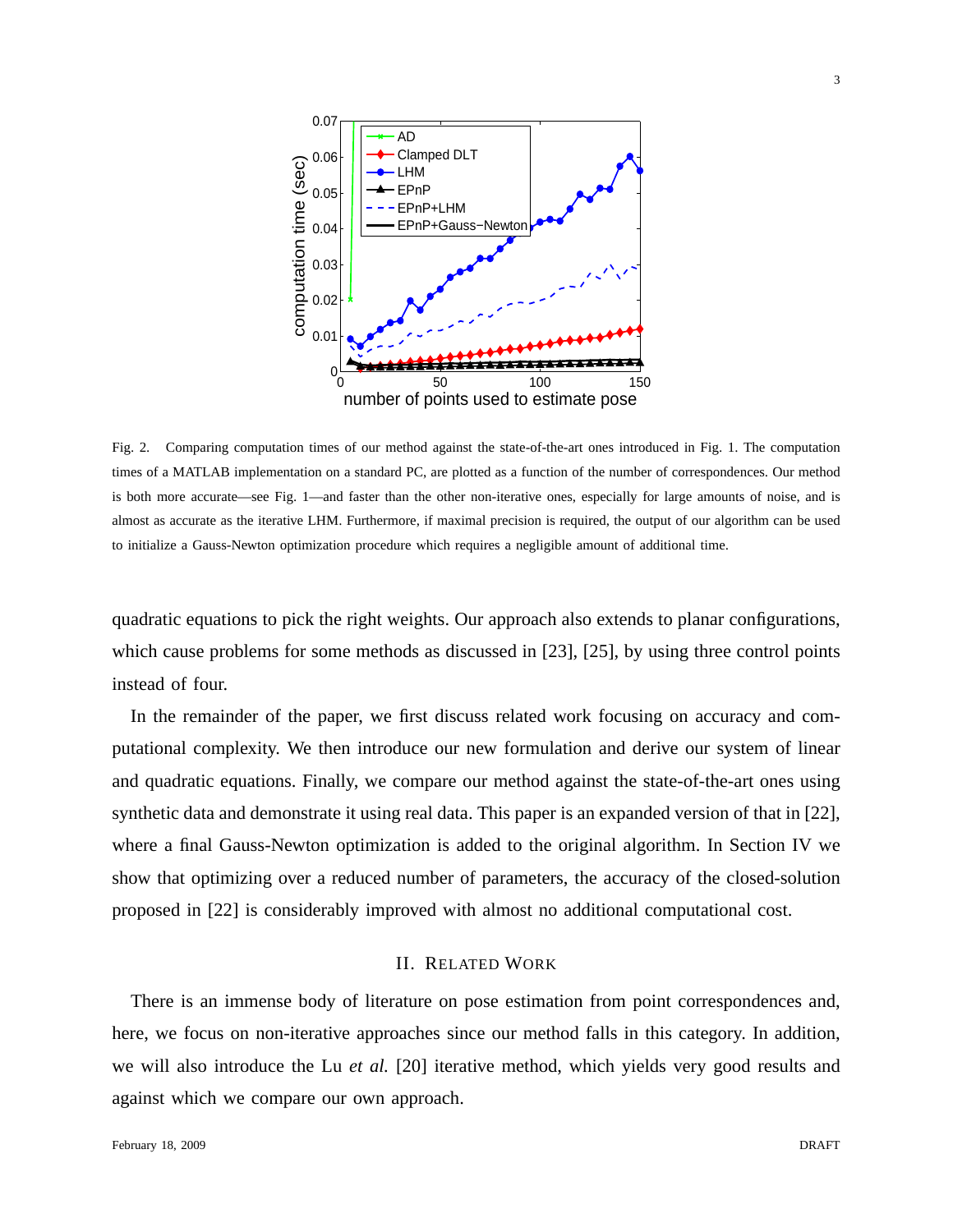Most of the non-iterative approaches, if not all of them, proceed by first estimating the points 3D positions in the camera coordinate system by solving for the points depths. It is then easy to retrieve the camera position and orientation as the Euclidean motion that aligns these positions on the given coordinates in the world coordinate system [15], [3], [30].

The P3P case has been extensively studied in the literature, and many closed form solutions have been proposed such as [6], [8], [9], [11], [24]. It typically involves solving for the roots of an eight-degree polynomial with only even terms, yielding up to four solutions in general, so that a fourth point is needed for disambiguation. Fisher and Bolles [8] reduced the P4P problem to the P3P one by taking subsets of three points and checking consistency. Similarly, Horaud *et al.* [13] reduced the P4P to a 3-line problem. For the 4 and 5 points problem, Triggs [29] derived a system of quadratic polynomials, which solves using multiresultant theory. However, as pointed out in [2], this does not perform well for larger number of points.

Even if four correspondences are sufficient in general to estimate the pose, it is nonetheless desirable to consider larger point sets to introduce redundancy and reduce the sensitivity to noise. To do so, Quan and Lan [24] consider triplets of points and for each one derive fourdegree polynomials in the unknown point depths. The coefficients of these polynomials are then arranged in a  $\frac{(n-1)(n-2)}{2} \times 5$  matrix and singular value decomposition (SVD) is used to estimate the unknown depths. This method is repeated for all of the  $n$  points and therefore involves  $O(n^5)$  operations.<sup>2</sup> It should be noted that, even if it is not done in [24], this complexity could be reduced to  $O(n^3)$  by applying the same trick as we do when performing the SVD, but even then, it would remain slower than our method. Ansar and Daniilidis [2] derive a set of quadratic equations arranged in a  $\frac{n(n-1)}{2} \times \left(\frac{n(n+1)}{2} + 1\right)$  linear system, which, as formulated in the paper, requires  $O(n^8)$  operations to be solved. They show their approach performs better than [24].

The complexity of the previous two approaches stems from the fact that quadratic terms are introduced from the inter-point distances constraints. The linearization of these equations produces additional parameters, which increase the complexity of the system. Fiore's method [7] avoids the need for these constraints: He initially forms a set of linear equations from which the world to camera rotation and translation parameters are eliminated, allowing the direct recovery of the point depths without considering the inter-point distances. This procedure allows the

<sup>&</sup>lt;sup>2</sup>Following [10], we consider that the SVD for a  $m \times n$  matrix can be computed by a  $O(4m^2n + 8mn^2 + 9n^3)$  algorithm.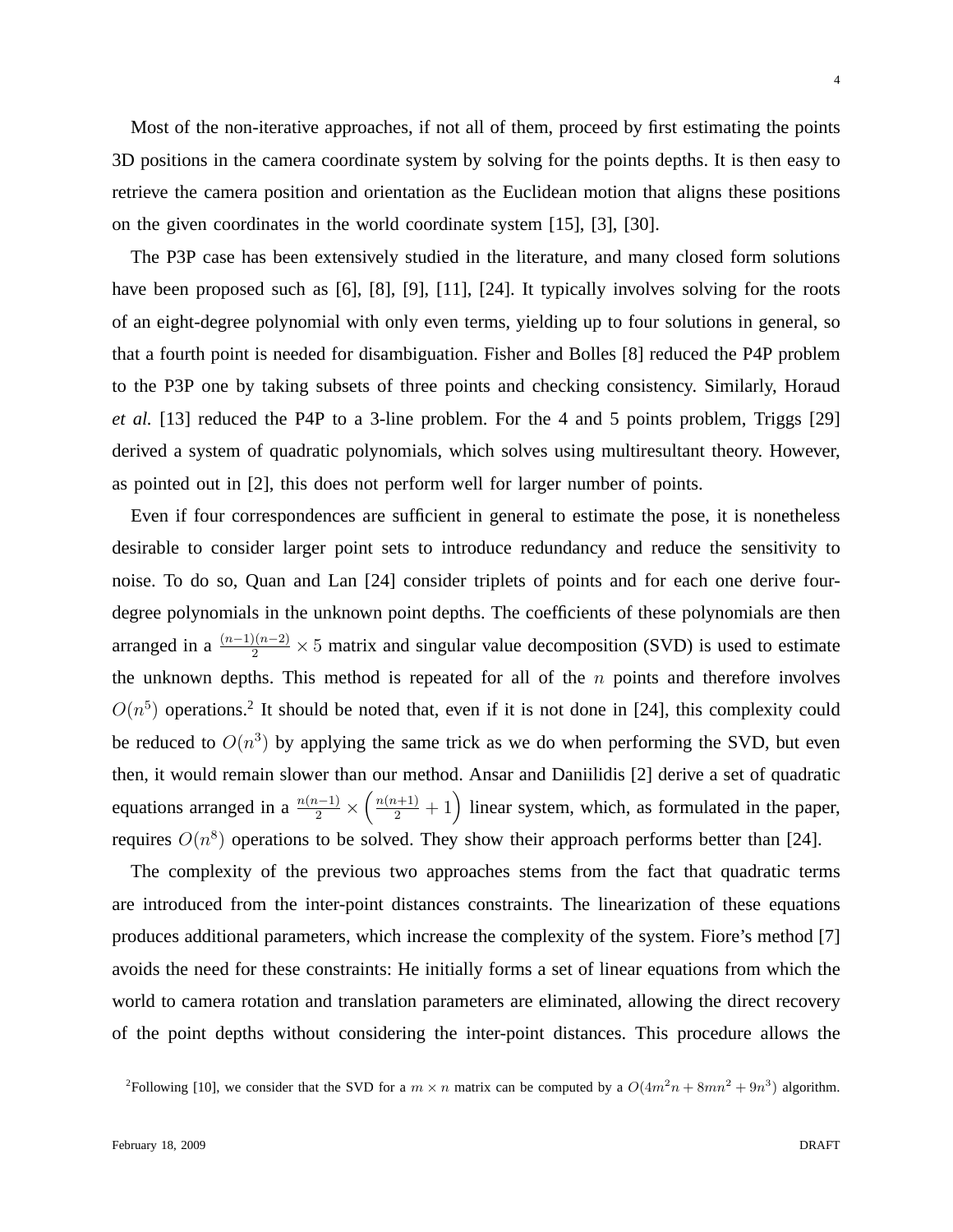estimation of the camera pose in  $O(n^2)$  operations, which makes real-time performance possible for large  $n$ . Unfortunately, ignoring nonlinear constraints produces poor results in the presence of noise [2].

By contrast, our method is able to consider nonlinear constraints but requires  $O(n)$  operations only. Furthermore, in our synthetic experiments, it yields results that are more accurate than those of [2].

It is also worth mentioning that for large values of  $n$  one could use the Direct Linear Transformation (DLT) algorithm [1], [12]. However, it ignores the intrinsic camera parameters we assume to be known, and therefore generally leads to less stable pose estimate. A way to exploit our knowledge of the intrinsic parameters is to clamp the retrieved values to the known ones, but the accuracy still remains low.

Finally, among iterative methods, Lu *et al.*'s [20] is one of the fastest and most accurate. It minimizes an error expressed in 3D space, unlike many earlier methods that attempt to minimize reprojection residuals. The main difficulty is to impose the orthonormality of the rotation matrix. It is done by optimizing alternatively on the translation vector and the rotation matrix. In practice, the algorithm tends to converge fast but can get stuck in an inappropriate local minimum if incorrectly initialized. Our experiments show our closed-form solution is slightly less accurate than Lu *et al.*'s when it find the correct minimum, but also that it is faster and more stable. Accuracies become similar when after the closed-form solution we apply a Gauss-Newton optimization, with almost negligible computational cost.

### III. OUR APPROACH TO THE PnP PROBLEM

Let us assume we are given a set of n *reference points* whose 3D coordinates are known in the world coordinate system and whose 2D image projections are also known. As most of the proposed solutions to the PnP Problem, we aim at retrieving their coordinates in the camera coordinate system. It is then easy and standard to retrieve the orientation and translation as the Euclidean motion that aligns both sets of coordinates [15], [3], [30].

Most existing approaches attempt to solve for the depths of the reference points in the camera coordinate system. By contrast, we express their coordinates as a weighted sum of virtual *control points*. We need 4 non-coplanar such control points for general configurations, and only 3 for planar configurations. Given this formulation, the coordinates of the control points in the camera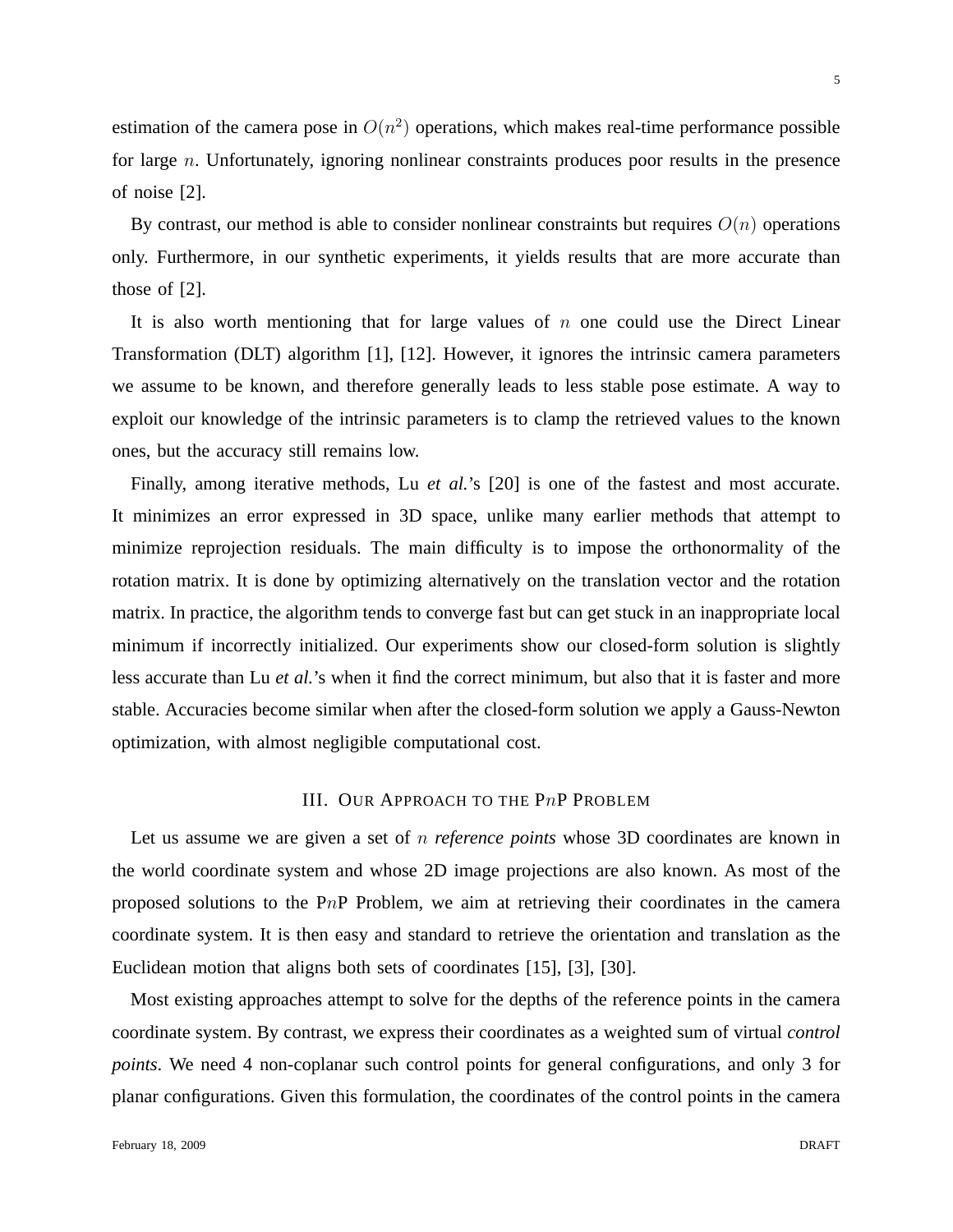coordinate system become the unknown of our problem. For large  $n$ 's, this is a much smaller number of unknowns that the  $n$  depth values that traditional approaches have to deal with and is key to our efficient implementation.

The solution of our problem can be expressed as a vector that lies in the kernel of a matrix of size  $2n \times 12$  or  $2n \times 9$ . We denote this matrix as M and can be easily computed from the 3D world coordinates of the reference points and their 2D image projections. More precisely, it is a weighted sum of the null eigenvectors of **M**. Given that the correct linear combination is the one that yields 3D camera coordinates for the control points that preserve their distances, we can find the appropriate weights by solving small systems of quadratic equations, which can be done at a negligible computational cost. In fact, for n sufficiently large—about 15 in our implementation—the most expensive part of this whole computation is that of the matrix  $M<sup>T</sup>M$ , which grows linearly with *n*.

In the remainder of this section, we first discuss our parameterization in terms of control points in the generic non-planar case. We then derive the matrix **M** in whose kernel the solution must lie and introduce the quadratic constraints required to find the proper combination of eigenvectors. Finally, we show that this approach also applies to the planar case.

# *A. Parameterization in the General Case*

Let the reference points, that is, the  $n$  points whose 3D coordinates are known in the world coordinate system, be

$$
\mathbf{p}_i, \quad i=1,\ldots,n.
$$

Similarly, let the 4 control points we use to express their world coordinates be

$$
c_j, \quad j=1,\ldots,4.
$$

When necessary, we will specify that the point coordinates are expressed in the world coordinate system by using the *<sup>w</sup>* superscript, and in the camera coordinate system by using the *<sup>c</sup>* superscript. We express each reference point as a weighted sum of the control points

$$
\mathbf{p}_{i}^{w} = \sum_{j=1}^{4} \alpha_{ij} \mathbf{c}_{j}^{w}, \text{ with } \sum_{j=1}^{4} \alpha_{ij} = 1, \qquad (1)
$$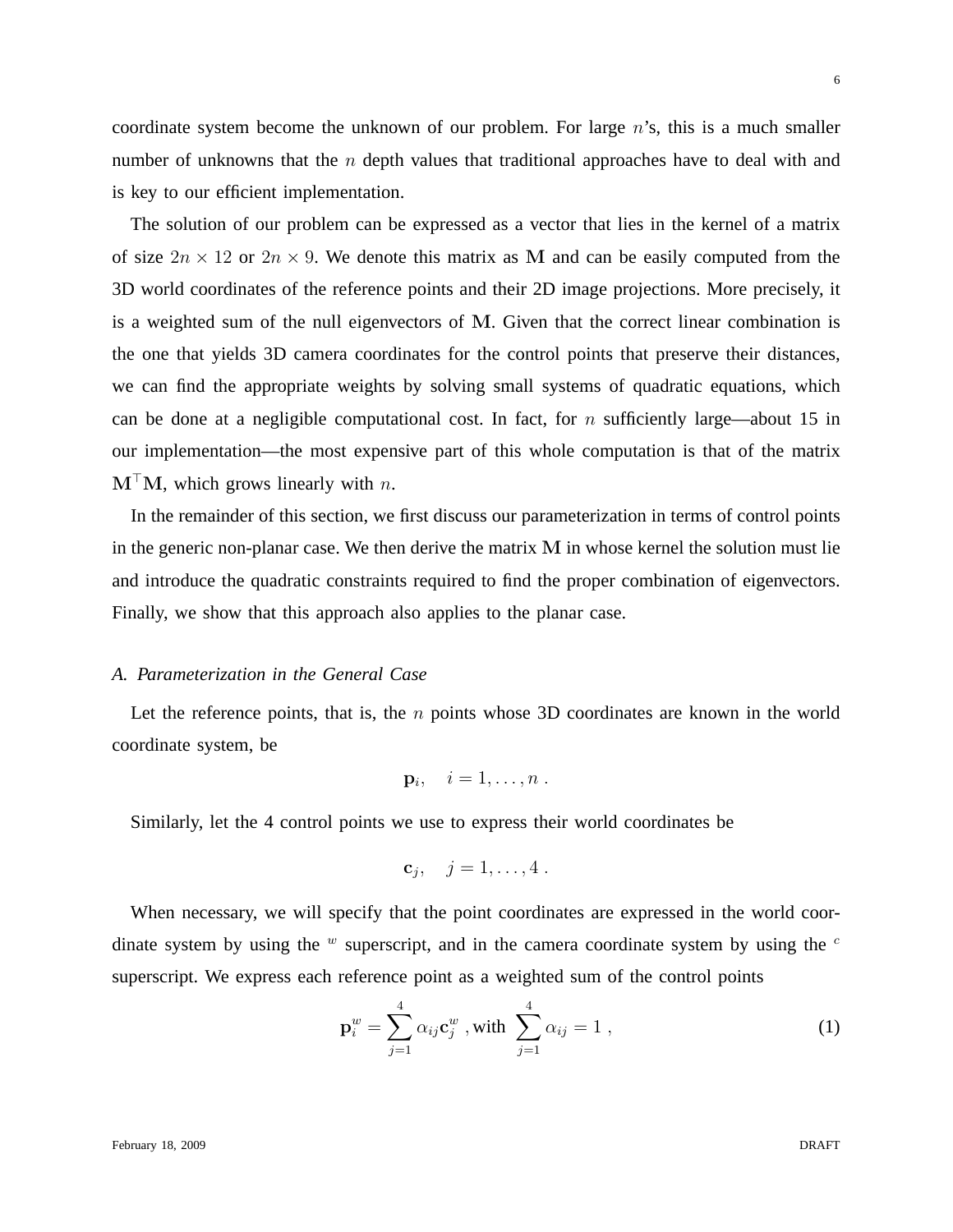

Fig. 3. Left: Singular values of **M**-**M** for different focal lengths. Each curve averages 100 synthetic trials. Right: Zooming in on the smallest eigenvalues. For small focal lengths, the camera is perspective and only one eigenvalue is zero, which reflects the scale ambiguity. As the focal length increases and the camera becomes orthographic, all four smallest eigenvalues approach zero.

where the  $\alpha_{ij}$  are homogeneous barycentric coordinates. They are uniquely defined and can easily be estimated. The same relation holds in the camera coordinate system and we can also write

$$
\mathbf{p}_i^c = \sum_{j=1}^4 \alpha_{ij} \mathbf{c}_j^c \,. \tag{2}
$$

In theory the control points can be chosen arbitrarily. However, in practice, we have found that the stability of our method is increased by taking the centroid of the reference points as one, and to select the rest in such a way that they form a basis aligned with the principal directions of the data. This makes sense because it amounts to conditioning the linear system of equations that are introduced below by normalizing the point coordinates in a way that is very similar to the one recommended for the classic DLT algorithm [12].

### *B. The Solution as Weighted Sum of Eigenvectors*

We now derive the matrix M in whose kernel the solution must lie given that the 2D projections of the reference points are known. Let A be the camera internal calibration matrix and  ${\bf{u}_i}_{i=1,...,n}$ the 2D projections of the  ${\bf p}_i$ <sub> $i=1,...,n$ </sub> reference points. We have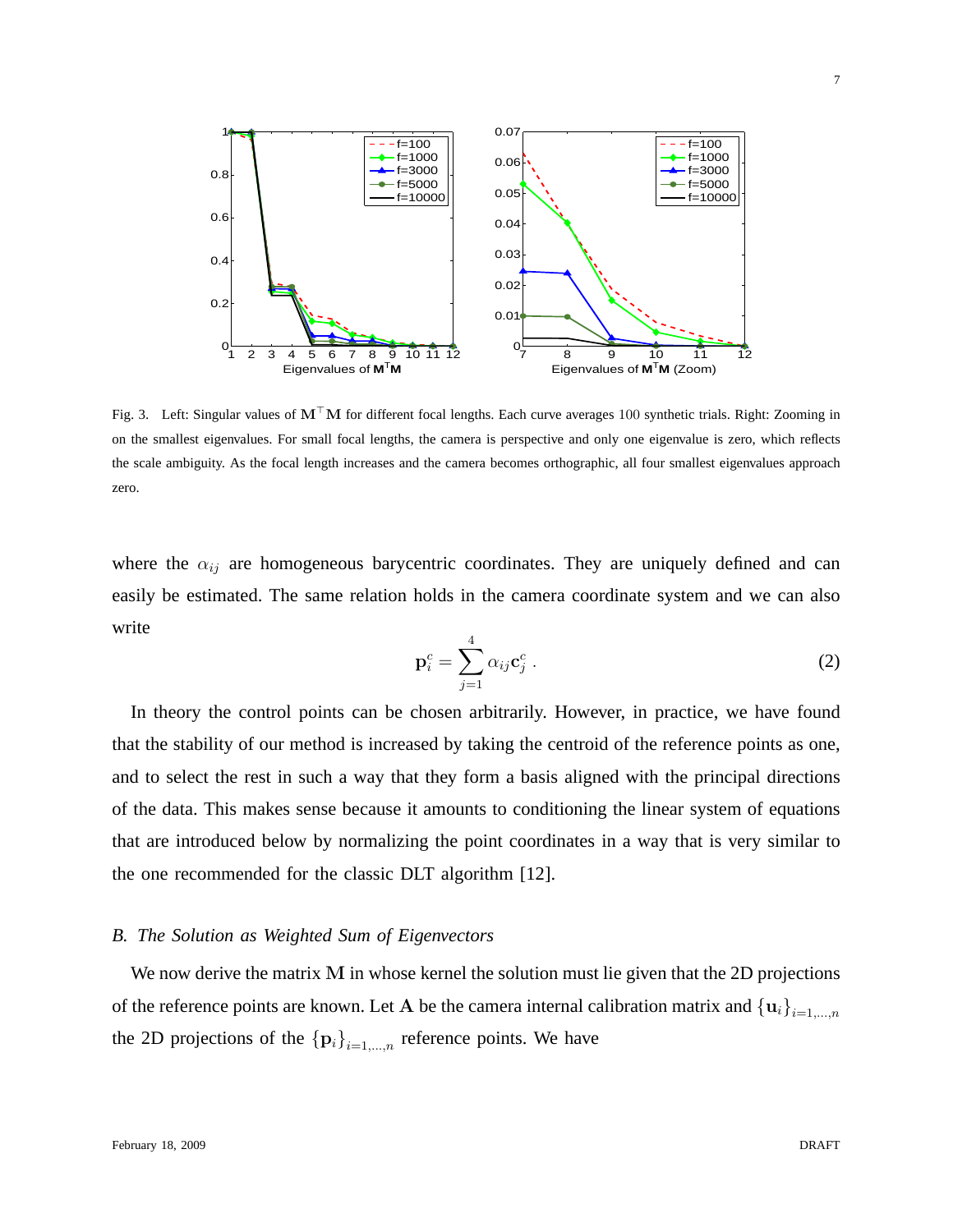$$
\forall i \; , \; w_i \begin{bmatrix} \mathbf{u}_i \\ 1 \end{bmatrix} = \mathbf{A} \mathbf{p}_i^c = \mathbf{A} \sum_{j=1}^4 \alpha_{ij} \mathbf{c}_j^c \; , \tag{3}
$$

where the  $w_i$  are scalar projective parameters. We now expand this expression by considering the specific 3D coordinates  $[x_j^c, y_j^c, z_j^c]^\top$  of each  $\mathbf{c}_j^c$  control point, the 2D coordinates  $[u_i, v_i]^\top$  of the  $\mathbf{u}_i$  projections, and the  $f_u$ ,  $f_v$  focal length coefficients and the  $(u_c, v_c)$  principal point that appear in the **A** matrix. Eq. 3 then becomes

$$
\forall i \; , \; w_i \begin{bmatrix} u_i \\ v_i \\ 1 \end{bmatrix} = \begin{bmatrix} f_u & 0 & u_c \\ 0 & f_v & v_c \\ 0 & 0 & 1 \end{bmatrix} \sum_{j=1}^4 \alpha_{ij} \begin{bmatrix} x_j^c \\ y_j^c \\ z_j^c \end{bmatrix} . \tag{4}
$$

The unknown parameters of this linear system are the 12 control point coordinates  $\{(x_j^c, y_j^c, z_j^c)\}$ *j*=1*,...,*4 and the *n* projective parameters  $\{w_i\}_{i=1,\dots,n}$ . The last row of Eq. 4 implies that  $w_i = \sum_{j=1}^4 \alpha_{ij} z_j^c$ . Substituting this expression in the first two rows yields two linear equations for each reference point:

$$
\sum_{j=1}^{4} \alpha_{ij} f_u x_j^c + \alpha_{ij} (u_c - u_i) z_j^c = 0, \qquad (5)
$$

$$
\sum_{j=1}^{4} \alpha_{ij} f_v y_j^c + \alpha_{ij} (v_c - v_i) z_j^c = 0.
$$
 (6)

Note that the w*<sup>i</sup>* projective parameter does not appear anymore in those equations. Hence, by concatenating them for all  $n$  reference points, we generate a linear system of the form

$$
\mathbf{Mx} = \mathbf{0} \,, \tag{7}
$$

where  $\mathbf{x} = \left[\mathbf{c}_1^c{}^{\top}, \mathbf{c}_2^c{}^{\top}, \mathbf{c}_3^c{}^{\top}, \mathbf{c}_4^c{}^{\top}\right]^\top$  is a 12-vector made of the unknowns, and M is a  $2n \times 12$ matrix, generated by arranging the coefficients of Eqs. 5 and 6 for each reference point. Unlike in the case of DLT, we do not have to normalize the 2D projections since Eqs. 5 and 6 do not involve the image referential system.

The solution therefore belongs to the null space, or kernel, of **M**, and can be expressed as

$$
\mathbf{x} = \sum_{i=1}^{N} \beta_i \mathbf{v}_i \tag{8}
$$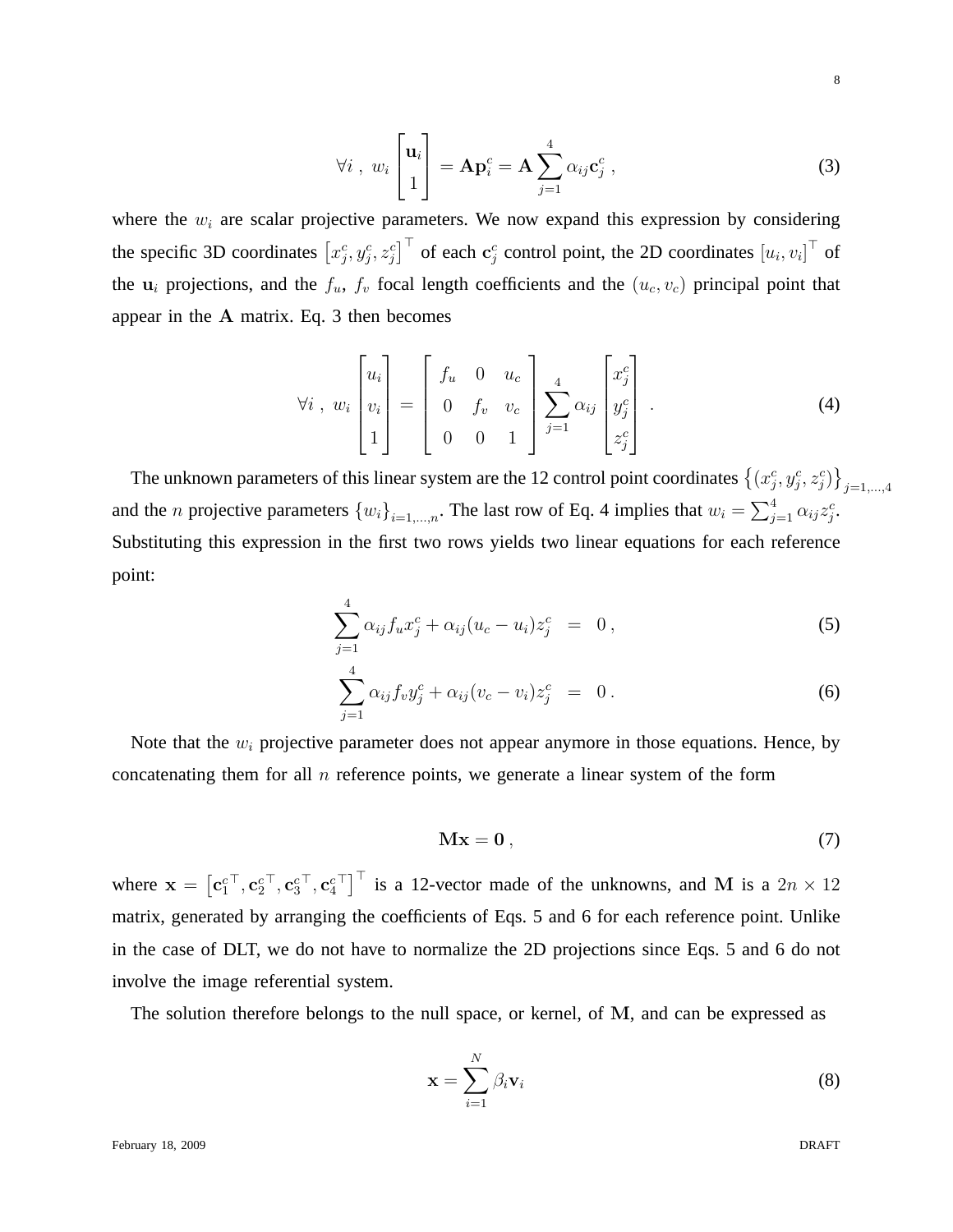where the set  $v_i$  are the columns of the right-singular vectors of M corresponding to the N null singular values of M. They can be found efficiently as the null eigenvectors of matrix  $M<sup>T</sup>M$ , which is of small constant ( $12 \times 12$ ) size. Computing the product  $M<sup>T</sup>M$  has  $O(n)$  complexity, and is the most time consuming step in our method when  $n$  is sufficiently large, about 15 in our implementation.

# *C. Choosing the Right Linear Combination*

Given that the solution can be expressed as a linear combination of the null eigenvectors of  $M<sup>T</sup>M$ , finding it amounts to computing the appropriate values for the  $\{\beta_i\}_{i=1,\dots,N}$  coefficients of Eq. 8. Note that this approach applies even when the system of Eq. 7 is under-constrained, for example because the number of input correspondences is 4 or 5, yielding only 8 or 10 equations, which is less than the number of unknowns.

In theory, given perfect data from at least six reference points imaged by a perspective camera, the dimension N of the null-space of  $M<sup>T</sup>M$  should be exactly one because of the scale ambiguity. If the camera becomes orthographic instead of perspective, the dimension of the null space increases to four because changing the depths of the four control points would have no influence on where the reference points project. Fig. 3 illustrates this behavior: For small focal lengths,  $M<sup>T</sup>M$  has only one zero eigenvalue. However, as the focal length increases and the camera becomes closer to being orthographic, all four smallest eigenvalues approach zero. Furthermore, if the correspondences are noisy, the smallest of them will be tiny but not strictly equal to zero.

Therefore, we consider that the effective dimension N of the null space of  $M<sup>T</sup>M$  can vary from 1 to 4 depending on the configuration of the reference points, the focal length of the camera, and the amount of noise, as shown in Fig. 4. In this section, we show that the fact that the distances between control points must be preserved can be expressed in terms of a small number of quadratic equations, which can be efficiently solved to compute  $\{\beta_i\}_{i=1,\dots,N}$  for  $N = 1, 2, 3$  and 4.

In practice, instead of trying to pick a value of N among the set  $\{1, 2, 3, 4\}$ , which would be error-prone if several eigenvalues had similar magnitudes, we compute solutions for all four values of N and keep the one that yields the smallest reprojection error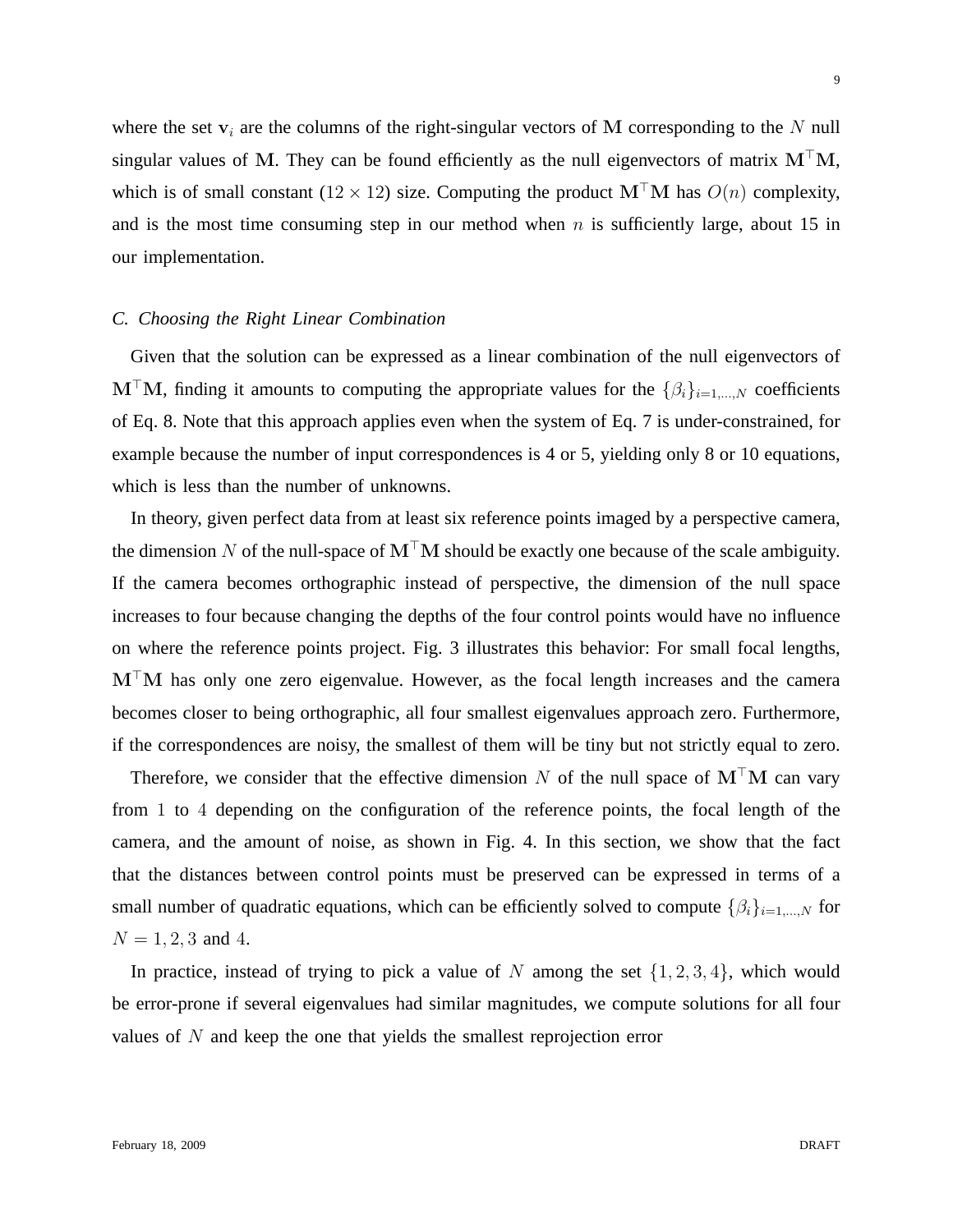

Fig. 4. Effective number N of null singular values in  $M<sup>+</sup>M$ . Each vertical bar represents the distributions of N for a total of 300 experiments. On the left, we plot the results for a fixed image noise of  $\sigma = 10$  pixels and an increasing number of reference points, and the results on the right correspond to a fixed  $n = 6$  number of reference points and increasing level of noise in the 2D projections.

$$
res = \sum_{i} \text{dist}^{2}(\mathbf{A}[\mathbf{R}|\mathbf{t}]\begin{bmatrix} \mathbf{p}_{i}^{w} \\ 1 \end{bmatrix}, \mathbf{u}_{i}), \qquad (9)
$$

where  $dist(\tilde{m}, n)$  is the 2D distance between point  $m$  expressed in homogeneous coordinates, and point **n**. This improves robustness without any noticeable computational penalty because the most expensive operation is the computation of  $M<sup>T</sup>M$ , which is done only once, and not the solving of a few quadratic equations. The distribution of values of  $N$  estimated in this way is depicted by Fig. 4.

We now turn to the description of the quadratic constraints we introduce for  $N = 1, 2, 3$  and 4.

*a)* Case  $N = 1$ :: We simply have  $\mathbf{x} = \beta \mathbf{v}$ . We solve for  $\beta$  by writing that the distances between control points as retrieved in the camera coordinate system should be equal to the ones computed in the world coordinate system when using the given 3D coordinates.

Let  $\mathbf{v}^{[i]}$  be the sub-vector of  $\mathbf{v}$  that corresponds to the coordinates of the control point  $\mathbf{c}^c_i$ . For example, **v**[1] will represent the vectors made of the three first elements of **v**. Maintaining the distance between pairs of control points  $(c_i, c_j)$  implies that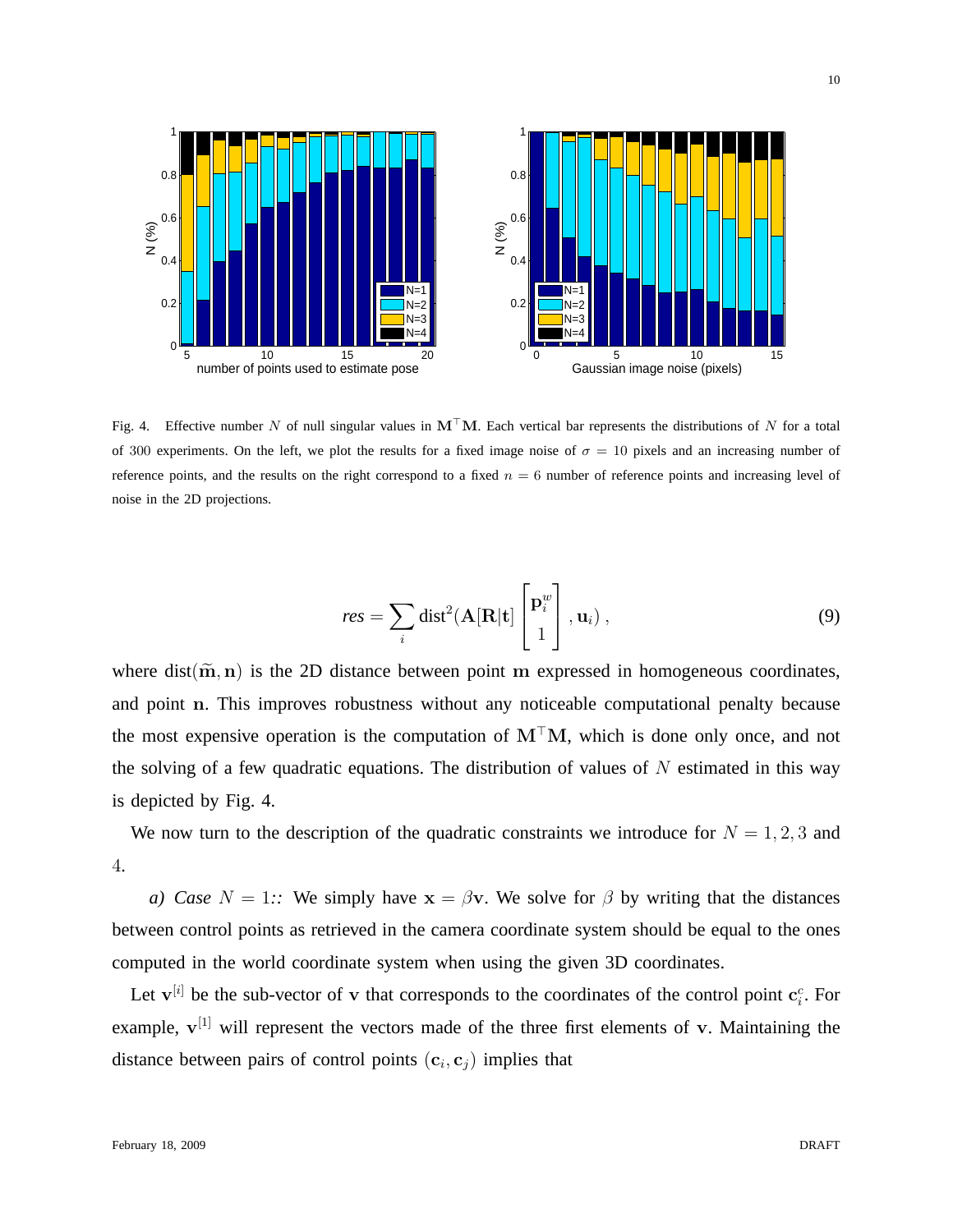$$
\|\beta \mathbf{v}^{[i]} - \beta \mathbf{v}^{[j]}\|^2 = \|\mathbf{c}_i^w - \mathbf{c}_j^w\|^2 \quad . \tag{10}
$$

Since the  $\|\mathbf{c}^w_i - \mathbf{c}^w_j\|$  distances are known, we compute  $\beta$  in closed-form as

$$
\beta = \frac{\sum_{\{i,j\} \in [1;4]} ||\mathbf{v}^{[i]} - \mathbf{v}^{[j]}|| \cdot ||\mathbf{c}_i^w - \mathbf{c}_j^w||}{\sum_{\{i,j\} \in [1;4]} ||\mathbf{v}^{[i]} - \mathbf{v}^{[j]}||^2}.
$$
\n(11)

*b)* Case  $N = 2$ :: We now have  $\mathbf{x} = \beta_1 \mathbf{v}_1 + \beta_2 \mathbf{v}_2$ , and our distance constraints become

$$
\|(\beta_1 \mathbf{v}_1^{[i]} + \beta_2 \mathbf{v}_2^{[i]}) - (\beta_1 \mathbf{v}_1^{[j]} + \beta_2 \mathbf{v}_2^{[j]})\|^2 = \|\mathbf{c}_i^w - \mathbf{c}_j^w\|^2.
$$
 (12)

 $\beta_1$  and  $\beta_2$  only appear in the quadratic terms and we solve for them using a technique called "linearization" in cryptography, which was employed by [2] to estimate the point depths. It involves solving a linear system in  $[\beta_{11}, \beta_{12}, \beta_{22}]^{\top}$  where  $\beta_{11} = \beta_1^2, \beta_{12} = \beta_1 \beta_2, \beta_{22} = \beta_2^2$ . Since we have four control points, this produces a linear system of six equations in the  $\beta_{ab}$  that we write as  $3$ :

$$
\mathbf{L}\boldsymbol{\beta} = \boldsymbol{\rho} \,, \tag{13}
$$

where **L** is a  $6 \times 3$  matrix formed with the elements of  $v_1$  and  $v_2$ ,  $\rho$  is a 6-vector with the squared distances  $\|\mathbf{c}^w_i - \mathbf{c}^w_j\|^2$ , and  $\boldsymbol{\beta} = [\beta_{11}, \beta_{12}, \beta_{22}]^\top$  is the vector of unknowns. We solve this system using the pseudoinverse of **L** and choose the signs for the  $\beta_a$  so that all the  $\mathbf{p}_i^c$  have positive z coordinates.

This yields  $\beta_1$  and  $\beta_2$  values that can be further refined by using the formula of Eq. 11 to estimate a common scale  $\beta$  so that  $\mathbf{c}^c_i = \beta(\beta_1 \mathbf{v}_1^{[i]} + \beta_2 \mathbf{v}_2^{[i]})$ .

*c)* Case  $N = 3$ :: As in the  $N = 2$  case, we use the six distance constraints of Eq. 12. This yields again a linear system  $L\beta = \rho$ , although with larger dimensionality. Now L is a square 6  $\times$  6 matrix formed with the elements of **v**<sub>1</sub>, **v**<sub>2</sub> and **v**<sub>3</sub>, and  $\beta$  becomes the 6D vector  $[\beta_{11}, \beta_{12}, \beta_{13}, \beta_{22}, \beta_{23}, \beta_{33}]^T$ . We follow the same procedure as before, except that we now use the inverse of **L** instead of its pseudo-inverse.

<sup>&</sup>lt;sup>3</sup>We use the indices a and b for the  $\beta$ 's in order to differentiate from the indices i and j used for the 3D points.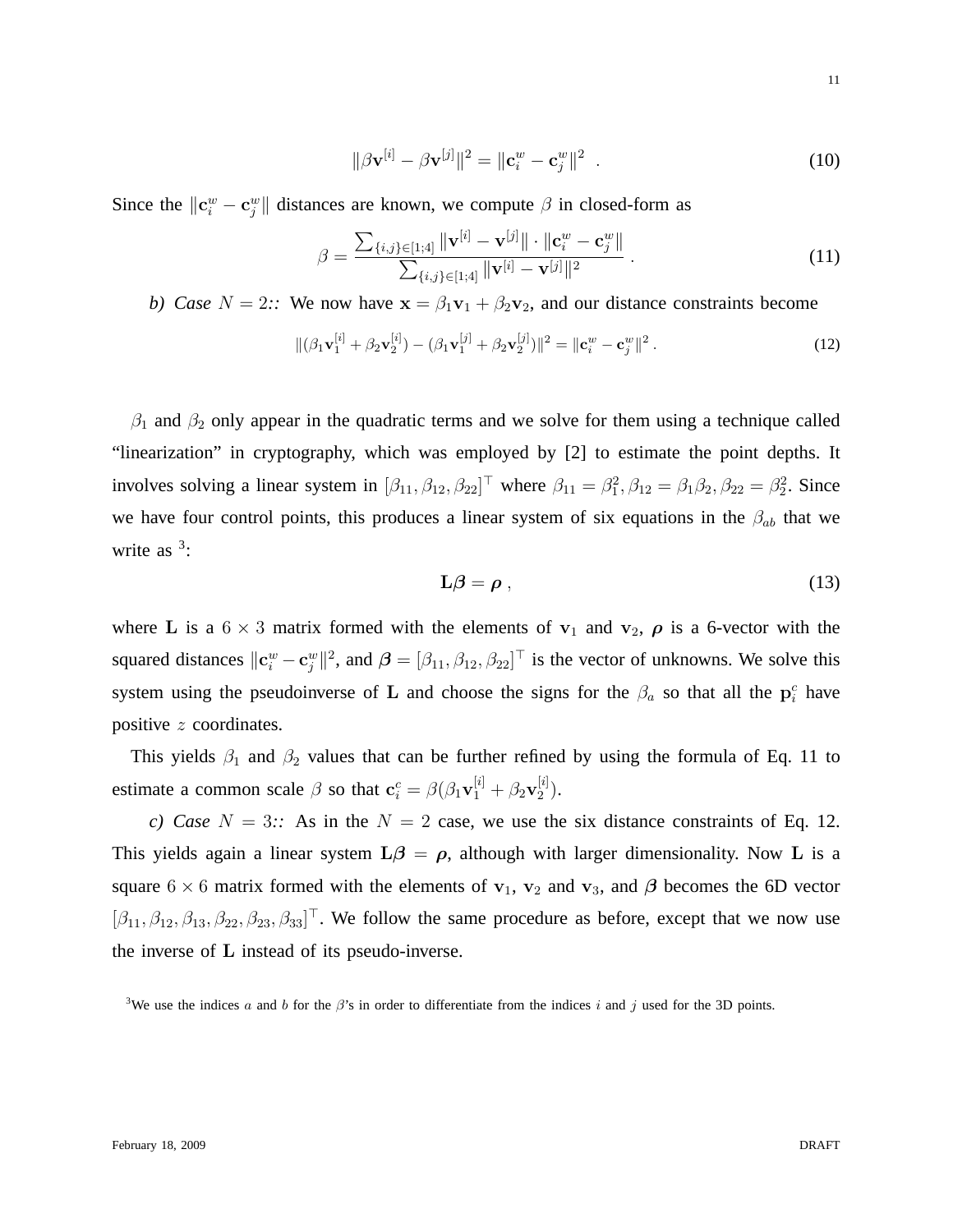*d)* Case  $N = 4$ :: We now have four  $\beta_a$  unknowns and, in theory, the six distance constraints we have been using so far should still suffice. Unfortunately, the linearization procedure treats all 10 products  $\beta_{ab} = \beta_a \beta_b$  as unknowns and there are not enough constraints anymore. We solve this problem using a *relinearization* technique [16] whose principle is the same as the one we use to determine the control points coordinates.

The solution for the  $\beta_{ab}$  is in the null space of a first homogeneous linear system made from the original constraints. The correct coefficients are found by introducing new quadratic equations and solving them again by linearization, hence the name "relinearization". These new quadratic equations are derived from the fact that we have, by commutativity of the multiplication

$$
\beta_{ab}\beta_{cd} = \beta_a \beta_b \beta_c \beta_d = \beta_{a'b'} \beta_{c'd'} , \qquad (14)
$$

where  $\{a', b', c', d'\}$  represents any permutation of the integers  $\{a, b, c, d\}.$ 

# *D. The Planar Case*

In the planar case, that is, when the moment matrix of the reference points has one very small eigenvalue, we need only three control points. The dimensionality of M is then reduced to  $2n \times 9$ with 9D eigenvectors  $v_i$ , but the above equations remain mostly valid. The main difference is that the number of quadratic constraints drops from 6 to 3. As a consequence, we need use of the relinearization technique introduced in the  $N = 4$  case of the previous section for  $N \geq 3$ .

# IV. EFFICIENT GAUSS-NEWTON OPTIMIZATION

We will show in the following section that our closed-form solutions are more accurate than those produced by other state-of-the-art non-iterative methods. Our algorithm also runs much faster than the best iterative one we know of [20] but can be slightly less accurate, especially when the iterative algorithm is provided with a good initialization. In this section, we introduce a refinement procedure designed to increase the accuracy of our solution at very little extra computational cost. As can be seen in Figs. 1 and 2, computing the solution in closed form and then refining it as we suggest here yields the same accuracy as our reference method [20], but still much faster.

We refine the four values  $\boldsymbol{\beta} = [\beta_1, \beta_2, \beta_3, \beta_4]^\top$  of the coefficients in Eq. 8 by choosing the values that minimize the change in distance between control points. Specifically, we use Gauss-Newton algorithm to minimize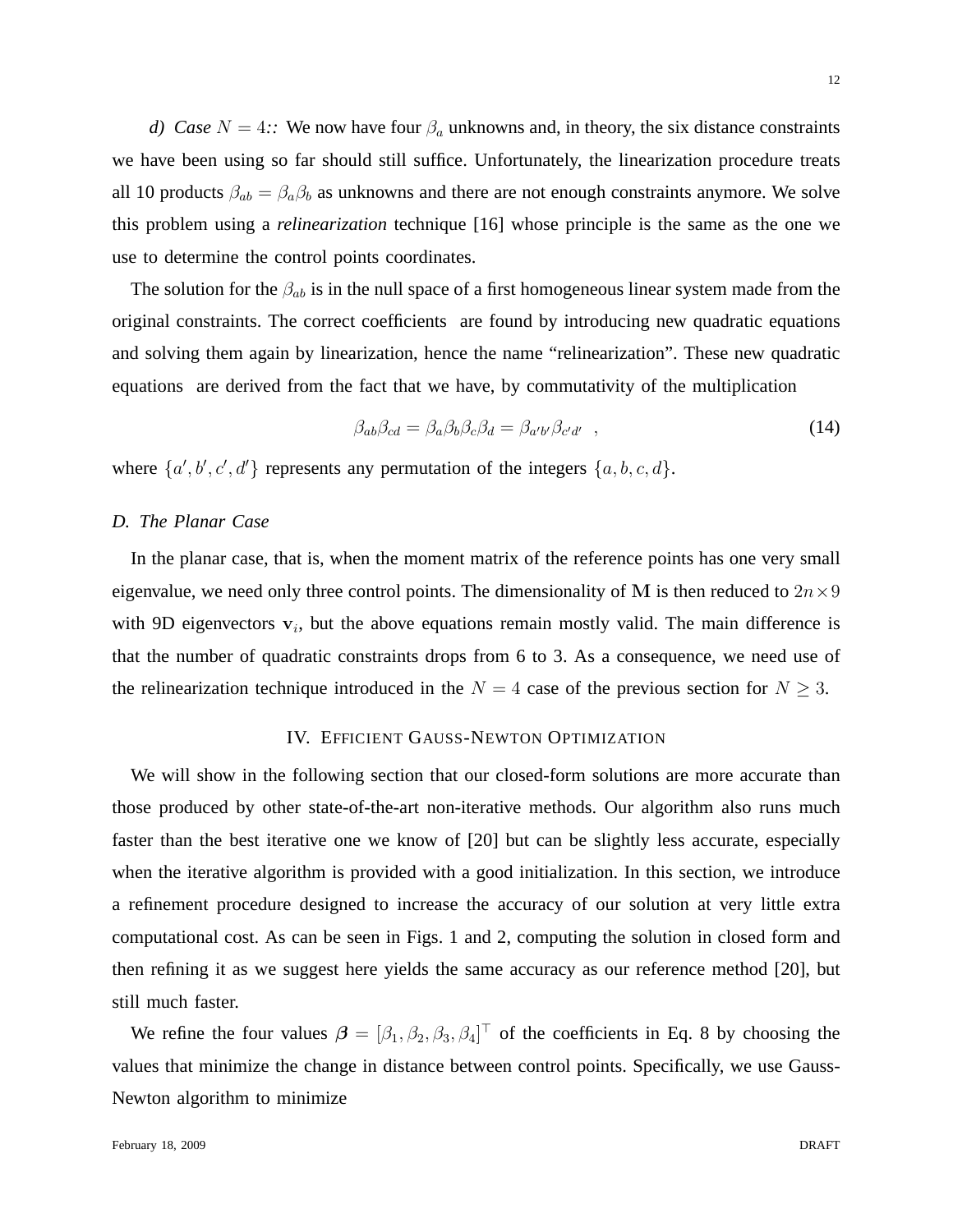$$
Error(\boldsymbol{\beta}) = \sum_{(i,j) \text{ s.t. } i < j} \left( ||\mathbf{c}_i^c - \mathbf{c}_j^c||^2 - ||\mathbf{c}_i^w - \mathbf{c}_j^w||^2 \right) ,\tag{15}
$$

with respect  $\beta$ . The distances  $\|\mathbf{c}^w_i - \mathbf{c}^w_i\|^2$  in the world coordinate system are known and the control point coordinates in camera reference are expressed as a function of the *β* coefficients as

$$
\mathbf{c}_i^c = \sum_{j=1}^4 \beta_j \mathbf{v}_j^{[i]} \tag{16}
$$

Since the optimization is performed only over the four  $\beta_i$  coefficients, its computational complexity is independent of the number of input 3D-to-2D correspondences. This yields fast and constant time convergence since, in practice, less than 10 iterations are required. As a result, the computational burden associated to this refinement procedure is almost negligible as can be observed in Fig. 2. In fact, the time required for the optimization may be considered as constant, and hence, the overall complexity of the closed-form solution and Gauss-Newton remains linear with the number of input 3D-to-2D correspondences.

# V. RESULTS

We compare the accuracy and speed of our approach against that of state-of-the-art ones, both on simulated and real image data.

#### *A. Synthetic Experiments*

We produced synthetic 3D-to-2D correspondences in a  $640 \times 480$  image acquired using a virtual calibrated camera with an effective focal length of  $f_u = f_v = 800$  and a principal point at  $(u_c, v_c) = (320, 240)$ . We generated different sets for the input data. For the *centered* data, the 3D reference points were uniformly distributed into the  $x,y,z$  interval  $[-2,2] \times [-2,2] \times [4,8]$ . For the *uncentered* data, the ranges were modified to  $[1, 2] \times [1, 2] \times [4, 8]$ . We also added Gaussian *noise* to the corresponding 2D point coordinates, and considered a percentage of *outliers*, for which the 2D coordinate was randomly selected within the whole image.

Given the true camera rotation  $\mathbf{R}_{true}$  and translation  $\mathbf{t}_{true}$ , we computed the relative error of the estimated rotation **R** by  $E_{rot}(\%) = ||\mathbf{q}_{true} - \mathbf{q}||/||\mathbf{q}||$ , where q and  $\mathbf{q}_{true}$  are the normalized quaternions corresponding to the rotation matrices. Similarly, the relative error of the estimated translation **t** is determined by  $E_{trans}(\%) = \|\mathbf{t}_{true} - \mathbf{t}\|/\|\mathbf{t}\|.$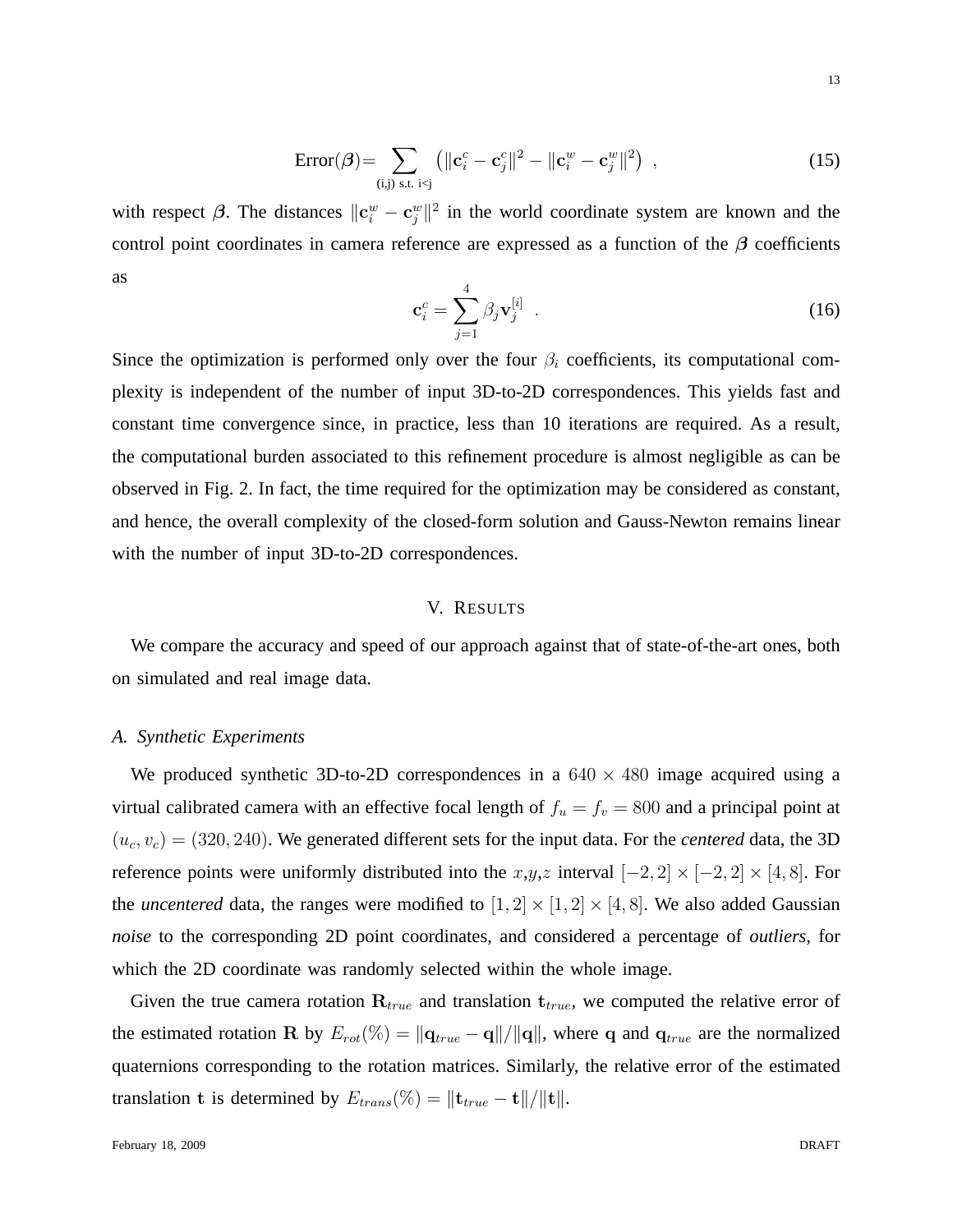

#### **Mean Rotation Error Median Rotation Error Mean Translation Error Median Translation Error**

Fig. 5. Non Planar case. Mean and median rotation and translation errors for different experiments.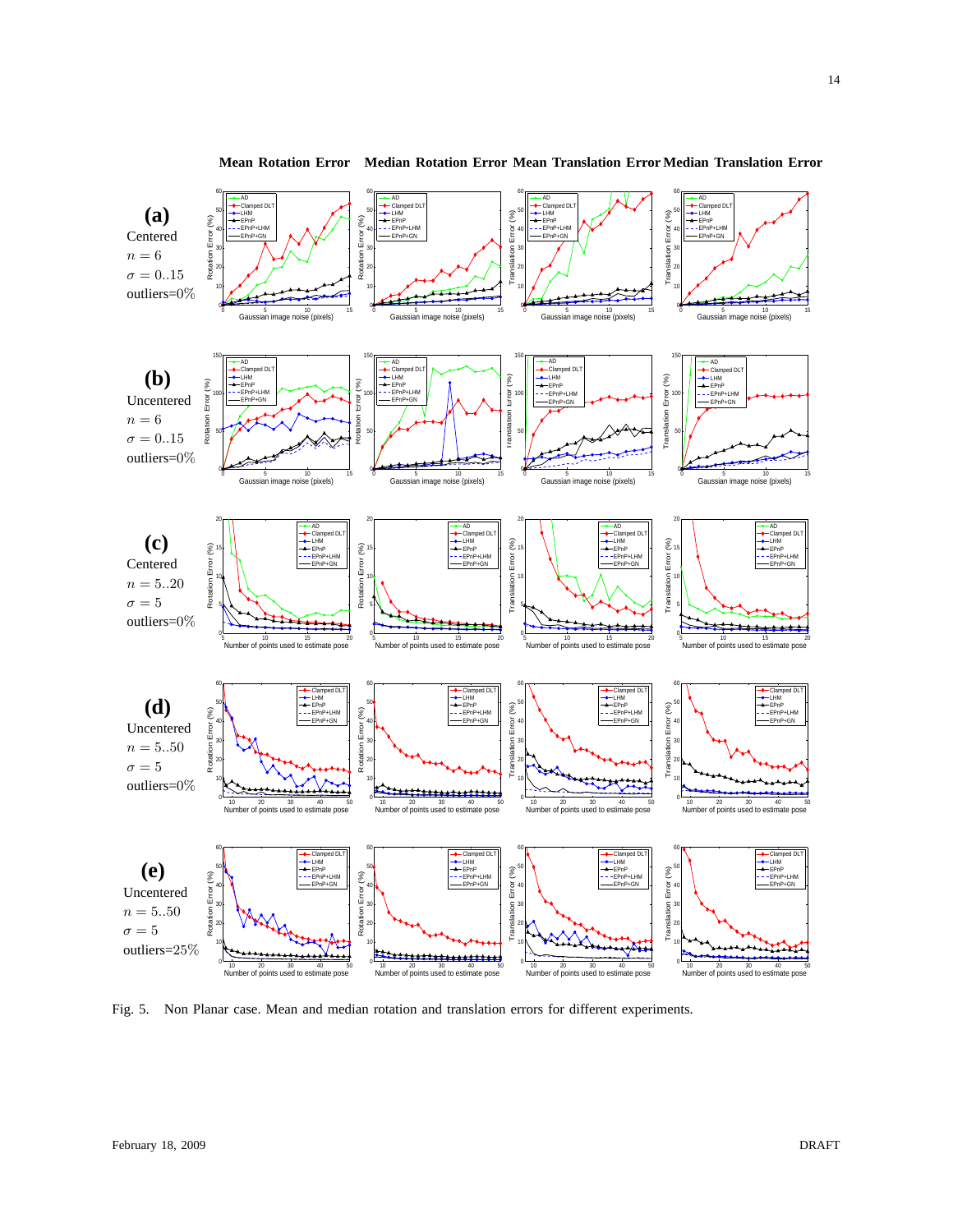All the plots discussed in this section were created by running 300 independent MATLAB simulations. To estimate running times, we ran the code 100 time for each example and recorded the average run time.

*1) The Non-Planar Case:* For the non-planar case, we compared the accuracy and running times of our algorithm, which we denote as *EPnP*, and *EPnP+GN* when it was followed by the optimization procedure described above, to: *AD*, the non-iterative method of Ansar and Daniilidis [2]; *Clamped DLT*, the DLT algorithm after clamping the internal parameters with their known values; *LHM*, the Lu *et al.*'s [20] iterative method initialized with a weak perspective assumption; *EPnP+LHM*, Lu *et al.*'s algorithm initialized with the output of our algorithm.

On Fig. 1, we plot the rotational errors produced by the three non-iterative algorithms, and the three iterative ones as a function of noise when using  $n = 6$  points. We use the boxplot representation<sup>4</sup>, where each column depicts the distribution of the errors for the 300 different simulations. A concise way to summarize the boxplot results is to plot both the mean and median results for all simulations: The difference between the mean and the median mainly comes from the high errors represented as red crosses in the boxplots. The greater it is, the less stable the method. This is shown in Fig. 5a, where in addition to the rotation error we also plot the translation error. The closed form solution we propose is consistently more accurate and stable than the other non-iterative ones, especially for large amounts of noise. It is only slightly less accurate than the LHM iterative algorithm. When the Gauss-Newton optimization is applied the accuracy of our method becomes then similar to that of LHM and, as shown in Fig. 5b, it even performs better when instead of using well spread data as in the previous case, we simulate data that covers only a small fraction of the image.

In Fig. 5c, we plot the errors as a function of the number of reference points, when the noise is fixed to  $\sigma = 5$ . Again, EPnP performs better than the other non-iterative techniques and very nearly as well as LHM. It even represents a more stable solution when dealing with the uncentered data of Fig. 5d and data which includes outliers, as in Fig. 5e. Note that in all the cases where LHM does not converge perfectly, the combination EPnP+LHM provides accurate results, which are similar to the EPnP+GN solution we propose. In the last two graphs,

<sup>&</sup>lt;sup>4</sup>The boxplot representation consists of a box denoting the first  $Q1$  and third  $Q3$  quartiles, a horizontal line indicating the median, and a dashed vertical line representing the data extent taken to be Q3+1.5(Q3 *−* Q1). The red crosses denote points lying outside of this range.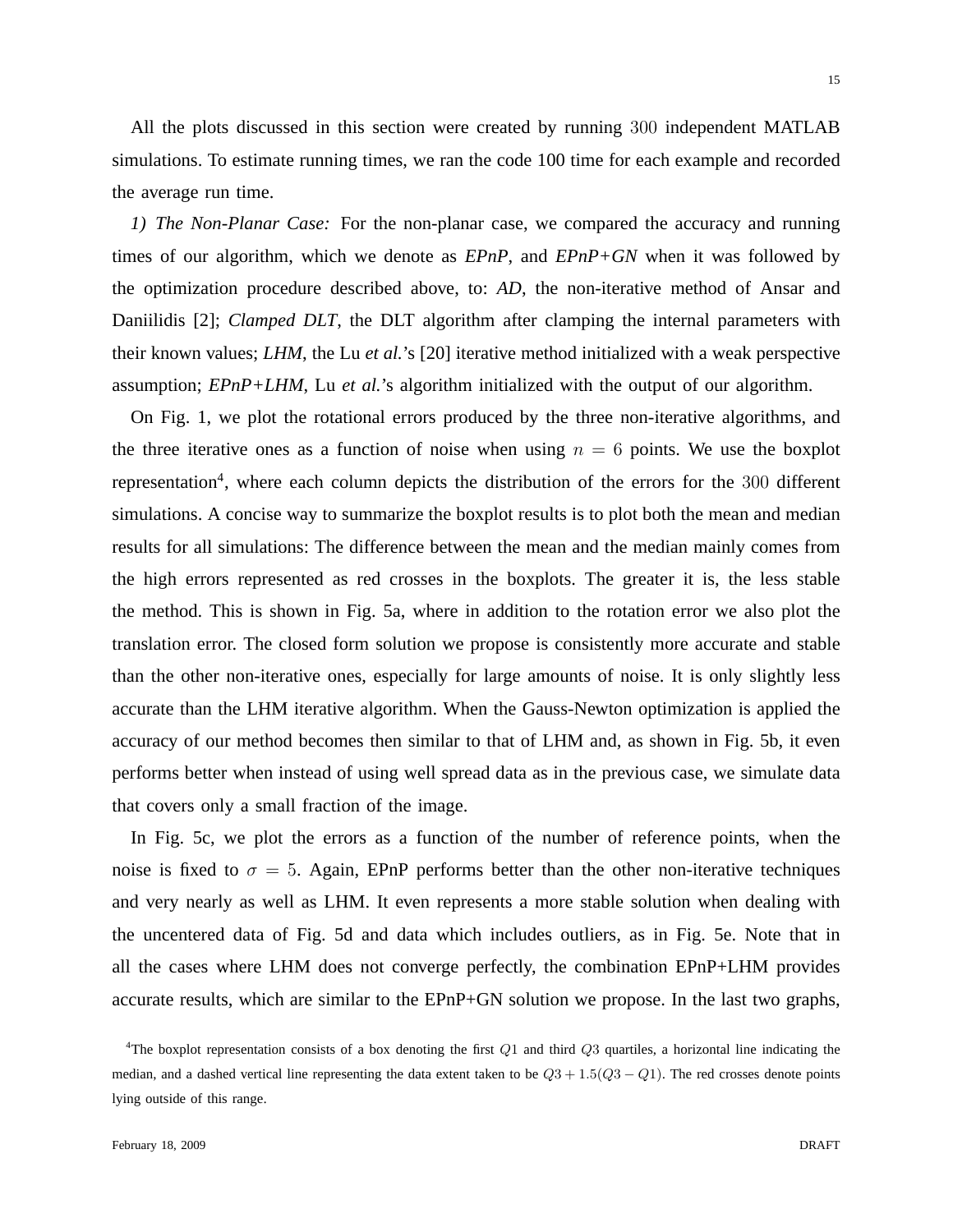

Fig. 6. Median error as a function of required amount of computation, itself a function of the number of points being used, for our approach and the LHM iterative method [20].

we did not compare the performance of AD, because this algorithm does not normalize the 2D coordinates, and hence, cannot deal well with uncentered data.

As shown in Fig. 2, the computational cost of our method grows linearly with the number of correspondences and remains much lower than all the others. It even compares favorably to clamped DLT, which is known to be fast. As shown in Fig. 6, EPnP+GN requires about a twentieth of the time required by LHM to achieve similar accuracy levels. Although the difference becomes evident for a large number of reference points, it is significant even for small numbers. For instance, for  $n = 6$  points, our algorithm is about 10 times faster than LHM, and about 200 times faster than AD.

*2) The Planar Case:* Schweighofer and Pinz [25] prove that when the reference points lie on a plane, camera pose suffers from an ambiguity that results in significant instability. They propose a new algorithm for resolving it and refine the solution using Lu *et al.*'s [20] method. Hereafter, we will refer to this combined algorithm as  $SP+LHM$ , which we will compare against EPnP, *AD*, and *LHM*. We omit Clamped DLT because it is not applicable in the planar case. We omit as well the EPnP+GN, because for the planar case the closed-form solution for the non-ambiguous cases was already very accurate, and the Gauss-Newton optimization could not help to resolve the ambiguity in the rest of cases.

Fig. 7 depicts the errors as a function of the image noise, when  $n = 10$  and for reference points lying on a plane with tilt of either 0 or 30 degrees. To obtain a fair comparison we present the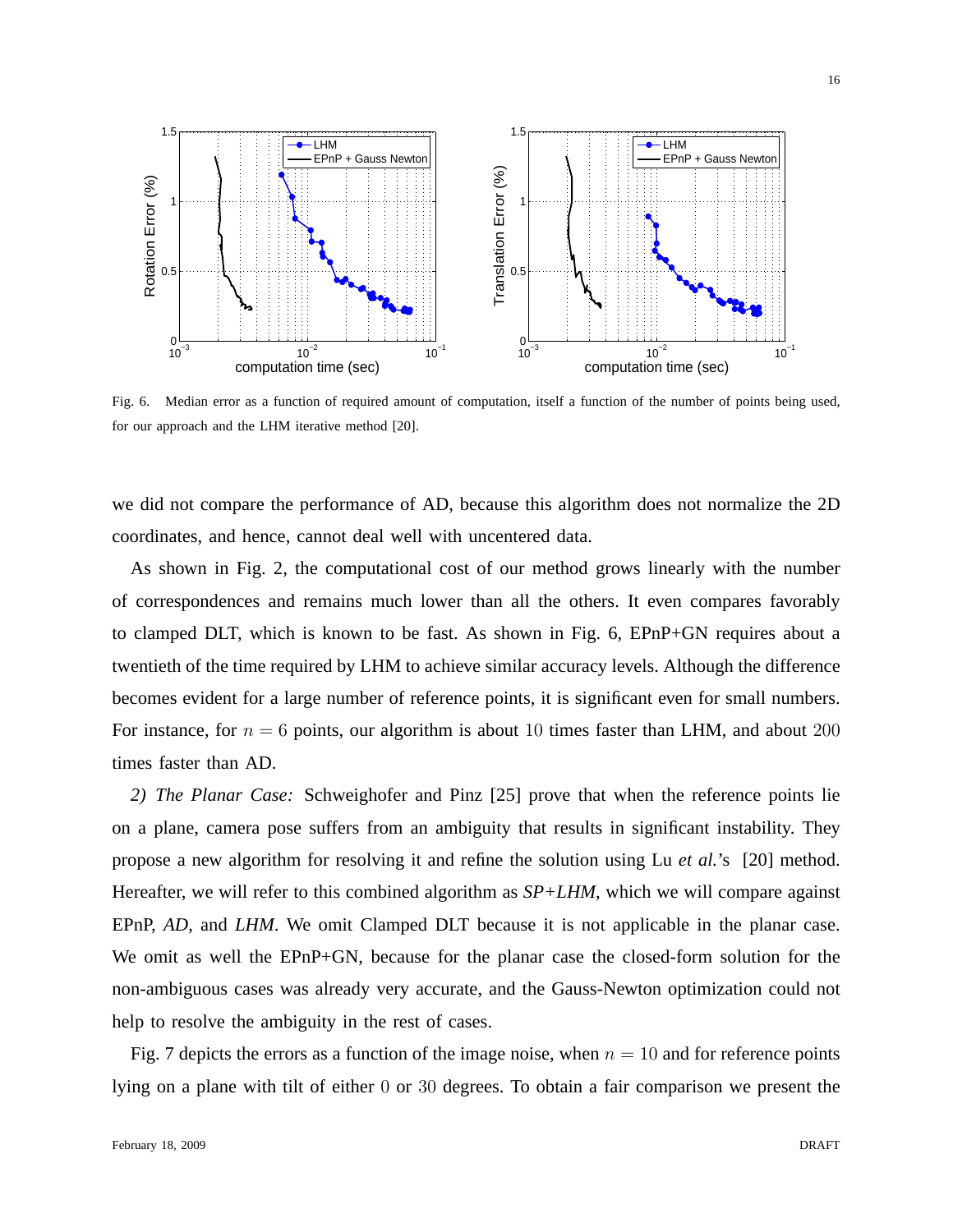

Fig. 7. Planar case. Errors as a function of the image noise when using  $n = 6$  reference points. For Tilt=0<sup>o</sup>, there are no pose ambiguities and the results represent the mean over all the experiments. For Tilt=30<sup>o</sup>, the errors are only averaged among the solutions not affected by the pose ambiguity. The right-most figure represents the number of solutions considered as outliers, which are defined as those for which the average error in the estimated 3D position of the reference points is larger than a threshold.

results as was done in [25] and the errors are only averaged among those solutions not affected by the pose ambiguity. We also report the percentage of solutions which are considered as outliers. When the points are lying on a frontoparallel plane, there is no pose ambiguity and all the methods have a similar accuracy, with no outliers for all the methods, as shown in the first row of Fig. 7. The pose ambiguity problem appears only for inclined planes, as shown by the bottom-row graphs of Fig. 7. Note that for AD, the number of outliers is really large, and even the errors for the inliers are considerable. EPnP and LHM produce a much reduced number of outliers and similar results accuracy for the inliers. As before, the SP+LHM method computes the correct pose for almost all the cases. Note that we did not plot the errors for LHM, because when considering only the correct poses, it is the same as SP+LHM.

As in the non-planar case, the EPnP solution proposed here is much faster than the others.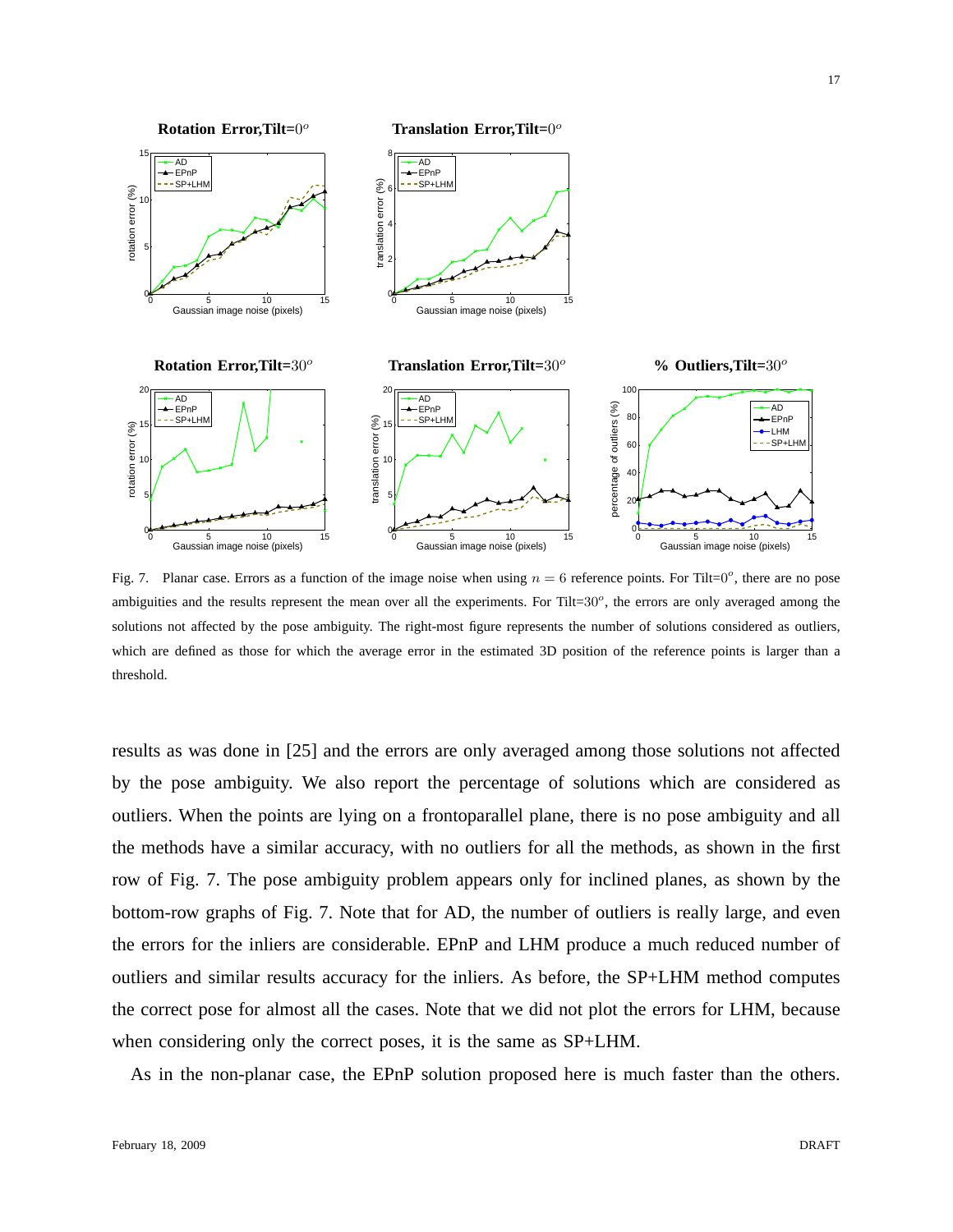For example for  $n = 10$  and a tilt of  $30^{\circ}$ , our solution is about 200 times faster than AD, 30 times faster than LHM, even though the MATLAB code for the latter is not optimized.

### *B. Real Images*

We tested our algorithm on noisy correspondences, that may include erroneous ones, obtained on real images with our implementation of the keypoint recognition method of [18]. Some frames of two video sequences are shown in Fig. 8. For each case, we trained the method on a calibrated reference image of the object to be detected, for which the 3D model was known. These reference images are depicted in Fig. 8-left. At run time, the method generates about 200 correspondences per image. To filter out the erroneous ones, we use RANSAC on small subsets made of 7 correspondences from which we estimate the pose using our  $PnP$  method. This is effective because, even though our algorithm is designed to work with a large number of correspondences, it is also faster than other algorithms for small numbers of points, as discussed above. Furthermore, once the set of inliers has been selected, we use all of them to refine the camera pose. This gives a new set of inliers and the estimation is iterated until no additional inliers are found. Fig. 8-right shows different frames of the sequences, where the 3D model has been reprojected using the retrieved pose.

# VI. CONCLUSION

We have proposed an  $O(n)$  non-iterative solution to the PnP problem that is faster and more accurate than the best current techniques. It is only slightly less accurate than one the most recent iterative ones [20] but much faster and more stable. Furthermore, when the output of our algorithm is used to initialize a Gauss-Newton optimization, the precision is highly improved with a negligible amount of additional time.

Our central idea—expressing the 3D points as a weighted sum of four virtual control points and solving in terms of their coordinates—is very generic. We demonstrated it in the context of the PnP problem but it is potentially applicable to problems ranging from the estimation of the Essential matrix from a large number of points for Structure-from-Motion applications [28] to shape recovery of deformable surfaces. The latter is particularly promising because there have been many approaches to parameterizing such surfaces using control points [26], [4], which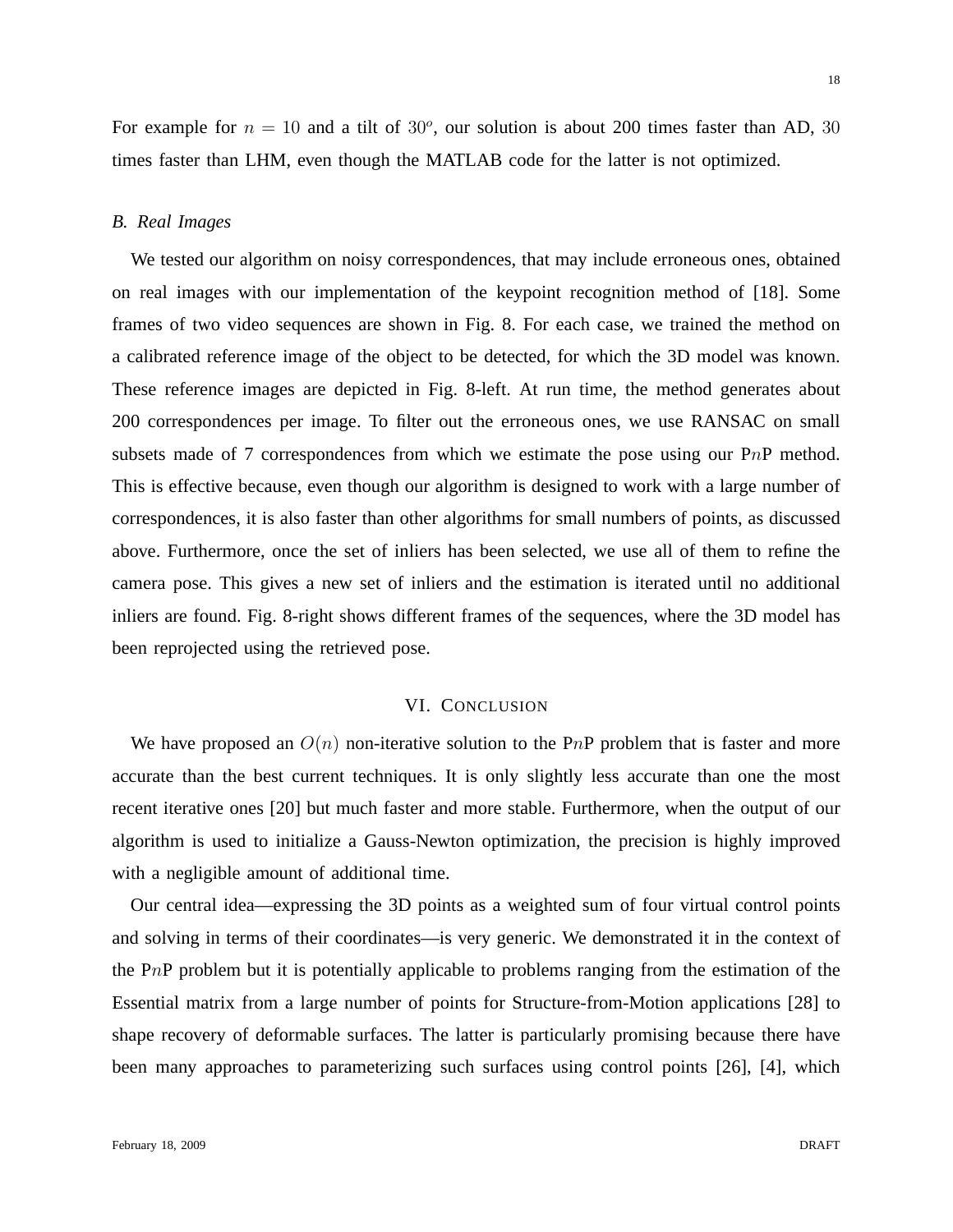

Fig. 8. Real images. **Top.** Left: Calibrated reference image. Right: Reprojection of the model of the box on three video frames. The camera pose has been computed using the set of correspondences depicted by the thin blue lines. **Bottom.** Left: Calibrated reference image. Right: Reprojection of the building model on three video frames. The registration remains accurate even when the target object is partially occluded.

would fit perfectly into our framework and allow us to recover not only pose but also shape. This is what we will focus on in future research.

#### ACKNOWLEDGMENTS

The authors would like to thank Dr. Adnan Ansar for providing the code of his  $PnP$  algorithm. This work was supported in part by the Swiss National Science Foundation and by funds of the European Commission under the IST-project 034307 DYVINE (Dynamic Visual Networks).

#### **REFERENCES**

- [1] Y.I. Abdel-Aziz and H.M. Karara. Direct linear transformation from comparator coordinates into object space coordinates in close-range photogrammetry. In *Proc. ASP/UI Symp. Close-Range Photogrammetry*, pages 1–18, 1971.
- [2] A. Ansar and K. Daniilidis. Linear pose estimation from points or lines. *IEEE Transactions on Pattern Analysis and Machine Intelligence*, 25(5):578–589, 2003.
- [3] K.S. Arun, T.S. Huang, and S.D. Blostein. Least-Squares Fitting of Two 3-D Points Sets. *IEEE Transactions on Pattern Analysis and Machine Intelligence*, 9(5):698–700, 1987.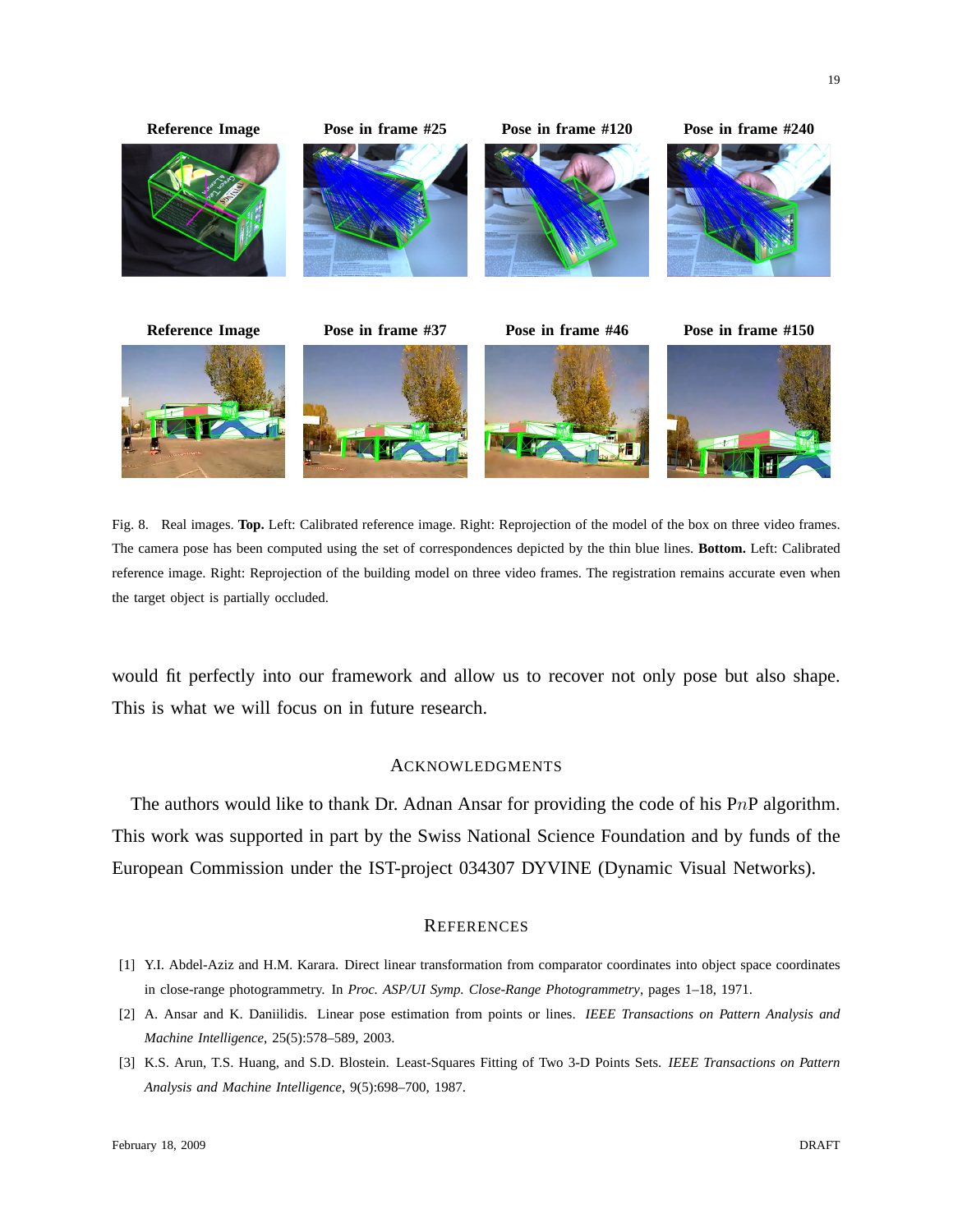- [4] Y. Chang and A. P. Rockwood. A Generalized de Casteljau Approach to 3D Free-form Deformation. *ACM SIGGRAPH*, pages 257–260, 1994.
- [5] D. DeMenthon and L. S. Davis. Model-based object pose in 25 lines of code. *International Journal of Computer Vision*, 15:123–141, 1995.
- [6] M. Dhome, M. Richetin, and J.-T. Lapreste. Determination of the attitude of 3d objects from a single perspective view. *IEEE Transactions on Pattern Analysis and Machine Intelligence*, 11(12):1265–1278, 1989.
- [7] P.D. Fiore. Efficient linear solution of exterior orientation. *IEEE Trans. Pattern Anal. Mach. Intell.*, 23(2):140–148, 2001.
- [8] M.A Fischler and R.C Bolles. Random Sample Consensus: A Paradigm for Model Fitting with Applications to Image Analysis and Automated Cartography. *Communications ACM*, 24(6):381–395, 1981.
- [9] X.S. Gao, X.R. Hou, J. Tang, and H.F. Cheng. Complete solution classification for the perspective-three-point problem. *IEEE Trans. Pattern Anal. Mach. Intell.*, 25(8):930–943, 2003.
- [10] G.H. Golub and C.F. Van Loan. *Matrix Computations (Johns Hopkins Studies in Mathematical Sciences)*. The Johns Hopkins University Press, 1996.
- [11] R.M. Haralick, D. Lee, K. Ottenburg, and M. Nolle. Analysis and solutions of the three point perspective pose estimation problem. In *Conference on Computer Vision and Pattern Recognition*, pages 592–598, jun 1991.
- [12] R. Hartley and A. Zisserman. *Multiple View Geometry in Computer Vision*. Cambridge University Press, 2000.
- [13] R. Horaud, B. Conio, O. Leboulleux, and B. Lacolle. An analytic solution for the perspective 4-point problem. *Computer Vision, Graphics, and Image Processing*, 47(1):33–44, 1989.
- [14] R. Horaud, F. Dornaika, and B. Lamiroy. Object pose: The link between weak perspective, paraperspective, and full perspective. *International Journal of Computer Vision*, 22(2):173–189, 1997.
- [15] B.K.P. Horn, H.M. Hilden, and S. Negahdaripour. Closed-form solution of absolute orientation using orthonormal matrices. *Journal of the Optical Society of America*, 5(7):1127–1135, 1988.
- [16] A. Kipnis and A. Shamir. *Advances in Cryptology CRYPTO'99*, volume 1666/1999, chapter Cryptanalysis of the HFE Public Key Cryptosystem by Relinearization, pages 19–30. Springer Berlin / Heidelberg, 1999.
- [17] R. Kumar and A. R. Hanson. Robust methods for estimating pose and a sensitivity analysis. *Computer Vision and Image Understanding*, 60(3):313–342, 1994.
- [18] V. Lepetit and P. Fua. Keypoint recognition using randomized trees. *IEEE Transactions on Pattern Analysis and Machine Intelligence*, 28(9):1465–1479, September 2006.
- [19] D. G. Lowe. Fitting parameterized three-dimensional models to images. *IEEE Transactions on Pattern Analysis and Machine Intelligence*, 13(5):441–450, June 1991.
- [20] C.-P. Lu, G. D. Hager, and E. Mjolsness. Fast and globally convergent pose estimation from video images. *IEEE Transactions on Pattern Analysis and Machine Intelligence*, 22(6):610–622, 2000.
- [21] C. McGlove, E. Mikhail, and J. Bethel, editors. *Manual of Photogrametry*. American Society for Photogrammetry and Remote Sensing, fifth edition, 2004.
- [22] F. Moreno-Noguer, V. Lepetit, and P. Fua. Accurate non-iterative o(n) solution to the pnp problem. In *IEEE International Conference on Computer Vision*, Rio de Janeiro, Brazil, October 2007.
- [23] D. Oberkampf, D. DeMenthon, and L.S. Davis. Iterative Pose Estimation using Coplanar Feature Points. *Computer Vision and Image Understanding*, 63:495–511, 1996.
- [24] L. Quan and Z. Lan. Linear N-Point Camera Pose Determination. *IEEE Transactions on Pattern Analysis and Machine Intelligence*, 21(7):774–780, jul 1999.